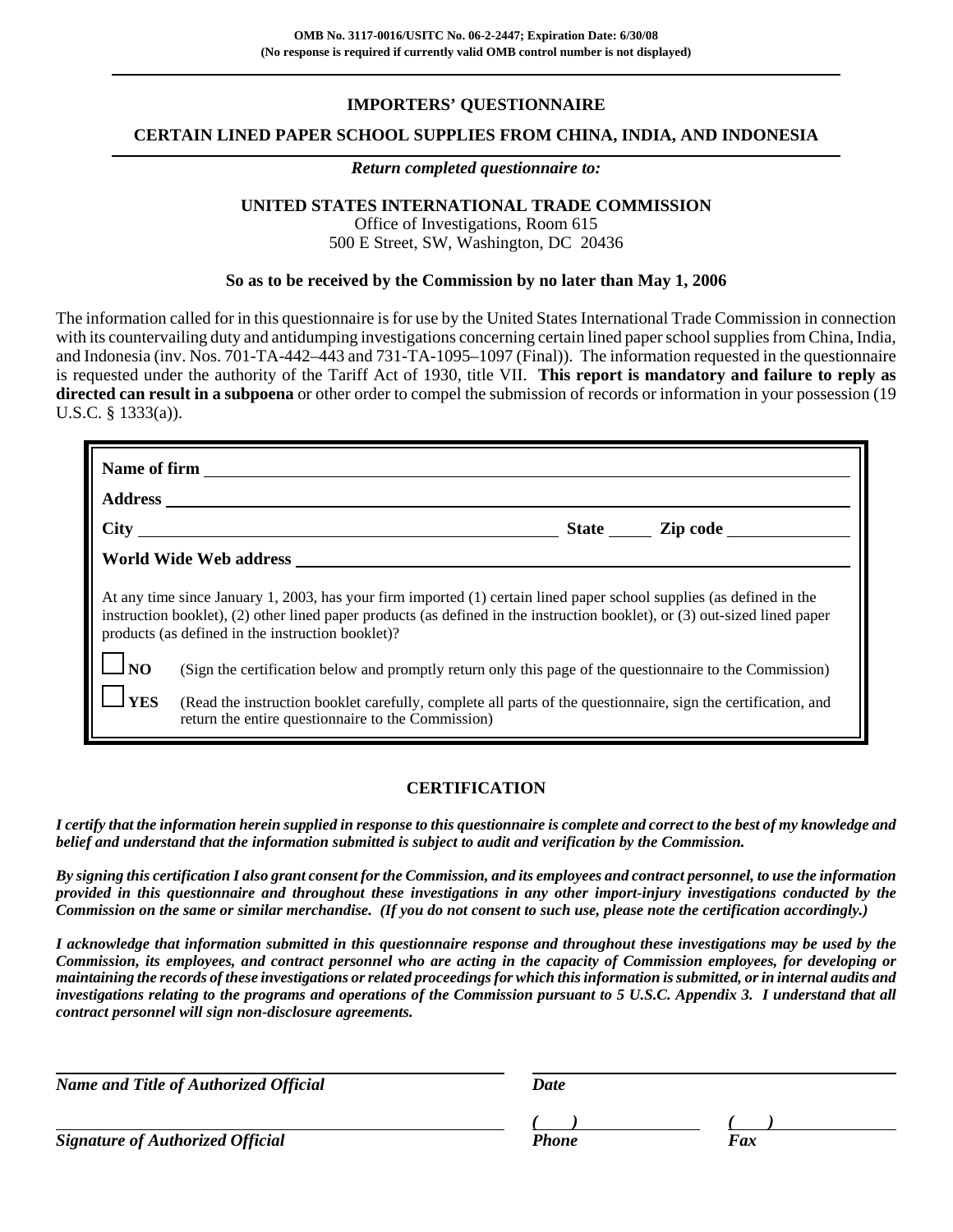# **PART I.**–**GENERAL QUESTIONS**

The questions in this questionnaire have been reviewed with market participants to ensure that issues of concern are adequately addressed and that data requests are sufficient, meaningful, and as limited as possible. Public reporting burden for this questionnaire is estimated to average 40 hours per response, including the time for reviewing instructions, searching existing data sources, gathering the data needed, and completing and reviewing the questionnaire. Send comments regarding the accuracy of this burden estimate or any other aspect of this collection of information, including suggestions for reducing the burden, to the Office of Investigations, U.S. International Trade Commission, 500 E Street, SW, Washington, DC 20436.

I-1a. Please report below the actual number of hours required and the cost to your firm of preparing the reply to this questionnaire and completing the form.

hours dollars

- I-1b. We are interested in any comments you may have for improving this questionnaire in general or the clarity of specific questions. Please attach such comments to your response or send them to the above address.
- I-2. Provide the name and address of establishment(s) covered by this questionnaire (see page 3 of the instruction booklet for reporting guidelines). If your firm is publicly traded, please specify the stock exchange and trading symbol.

|                                 | Is your firm owned, in whole or in part, by any other firm?                                                                                                                                                                                                                                    |                               |
|---------------------------------|------------------------------------------------------------------------------------------------------------------------------------------------------------------------------------------------------------------------------------------------------------------------------------------------|-------------------------------|
| N <sub>0</sub>                  | $\perp$ Yes-List the following information.                                                                                                                                                                                                                                                    |                               |
| Firm name                       | Address                                                                                                                                                                                                                                                                                        | <b>Extent of</b><br>ownership |
|                                 |                                                                                                                                                                                                                                                                                                |                               |
| Indonesia to the United States? | Does your firm have any related firms, either domestic or foreign, which are engaged in<br>importing certain lined paper school supplies from China, India, or Indonesia into the United<br>States or which are engaged in exporting certain lined paper school supplies from China, India, or |                               |
| $\Box$ No                       | $\Box$ Yes-List the following information.                                                                                                                                                                                                                                                     |                               |
|                                 |                                                                                                                                                                                                                                                                                                |                               |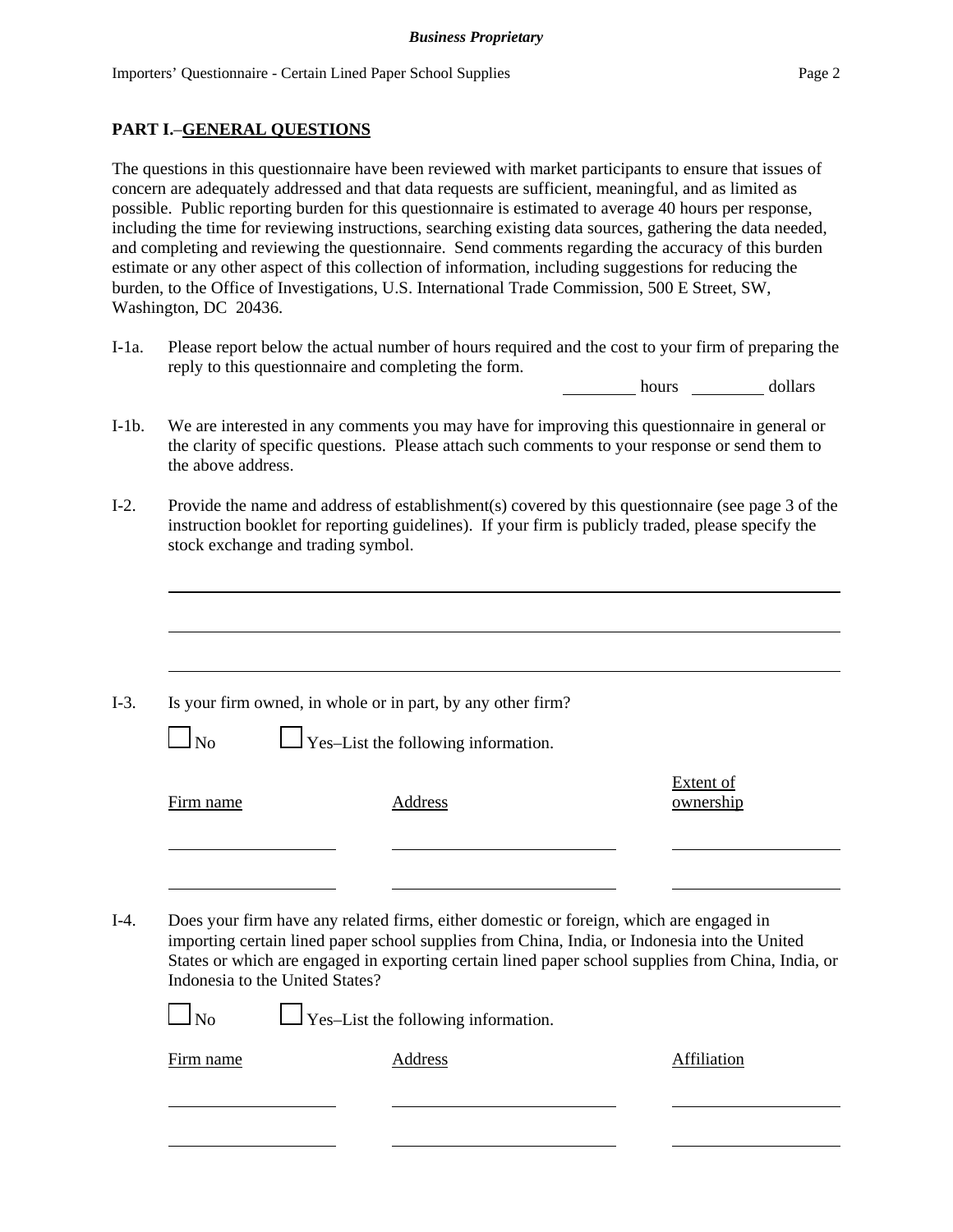# **PART I.**–**GENERAL QUESTIONS**–*Continued*

I-5. Does your firm have any related firms, either domestic or foreign, which are engaged in the production of certain lined paper school supplies?

 $\perp$  Yes–List the following information.

Firm name Address Address Affiliation

I-6. Does your firm have any commercial relationship (e.g., a marketing, distribution, or production relationship) with a foreign (non-U.S.) firm that produces or exports certain lined paper school supplies?

 $\Box$  No  $\Box$  Yes–Identify the foreign firm(s), the product(s), and describe the length and nature of your relationship.

I-7. Please indicate the nature of your firm's importing operations on certain lined paper school supplies. More than one answer may be applicable.



 $\Box$  Consignee of the imported product(s)  $\Box$  Customs broker or freight forwarder

I-8. If your firm is an importer of record of certain lined paper school supplies but is **not** the consignee, please list the consignees below (company name, address, telephone, and individual to contact).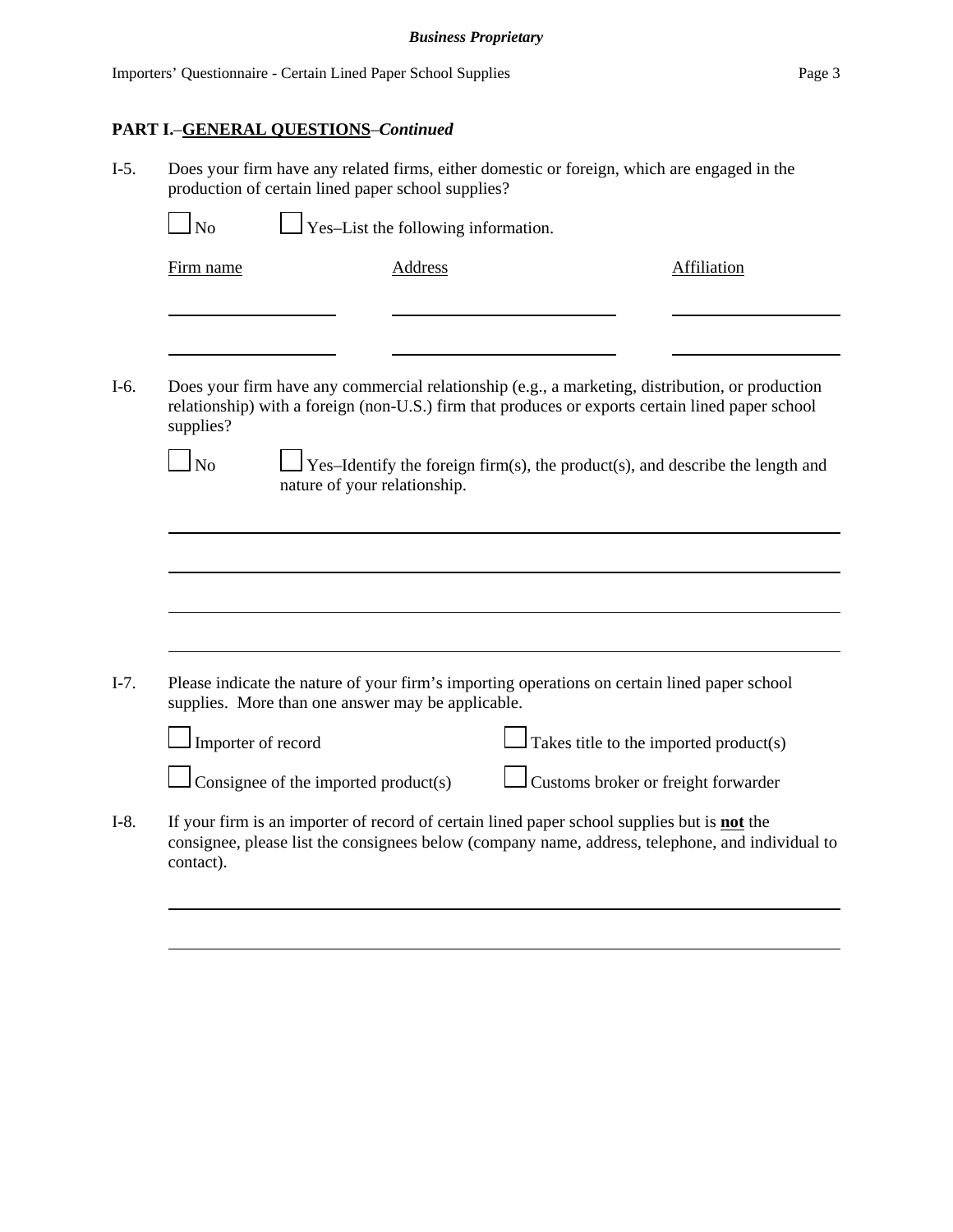## **PART I.**–**GENERAL QUESTIONS**–*Continued*

I-9. Please indicate whether your firm enters certain lined paper school supplies into, or withdraws such merchandise from, foreign trade zones or bonded warehouses.

| Foreign trade zones      | $\Box$ No  | $\Box$ Yes |
|--------------------------|------------|------------|
| <b>Bonded warehouses</b> | $\vert$ No | $\Box$ Yes |

 $\mathbf{\perp}$  Yes

I-10. Please indicate whether your firm imports certain lined paper school supplies under the TIB (temporary importation under bond) program.

| ۰, |
|----|
|----|

I-11. To your knowledge, have certain lined paper school supplies been the subject of any other import relief investigations in the United States or in any other countries?

 $N<sub>0</sub>$   $N<sub>0</sub>$   $N<sub>0</sub>$   $N<sub>0</sub>$   $N<sub>0</sub>$   $N<sub>0</sub>$ 

- I-12. Does your firm make purchases of certain lined paper school supplies from foreign firms that have been brokered, sold or marketed by a third party in the United States?
	- $\Box$  No  $\Box$  Yes--Identify the U.S. party that sells, markets, or brokers your purchases of foreignproduced certain lined paper school supplies. If known, identify the foreign manufacturer (name and address) of products imported through third-party U.S. firms. If possible, indicate the percentage of your firm's total imports in 2003, 2004, and 2005 that were arranged for by each third party identified.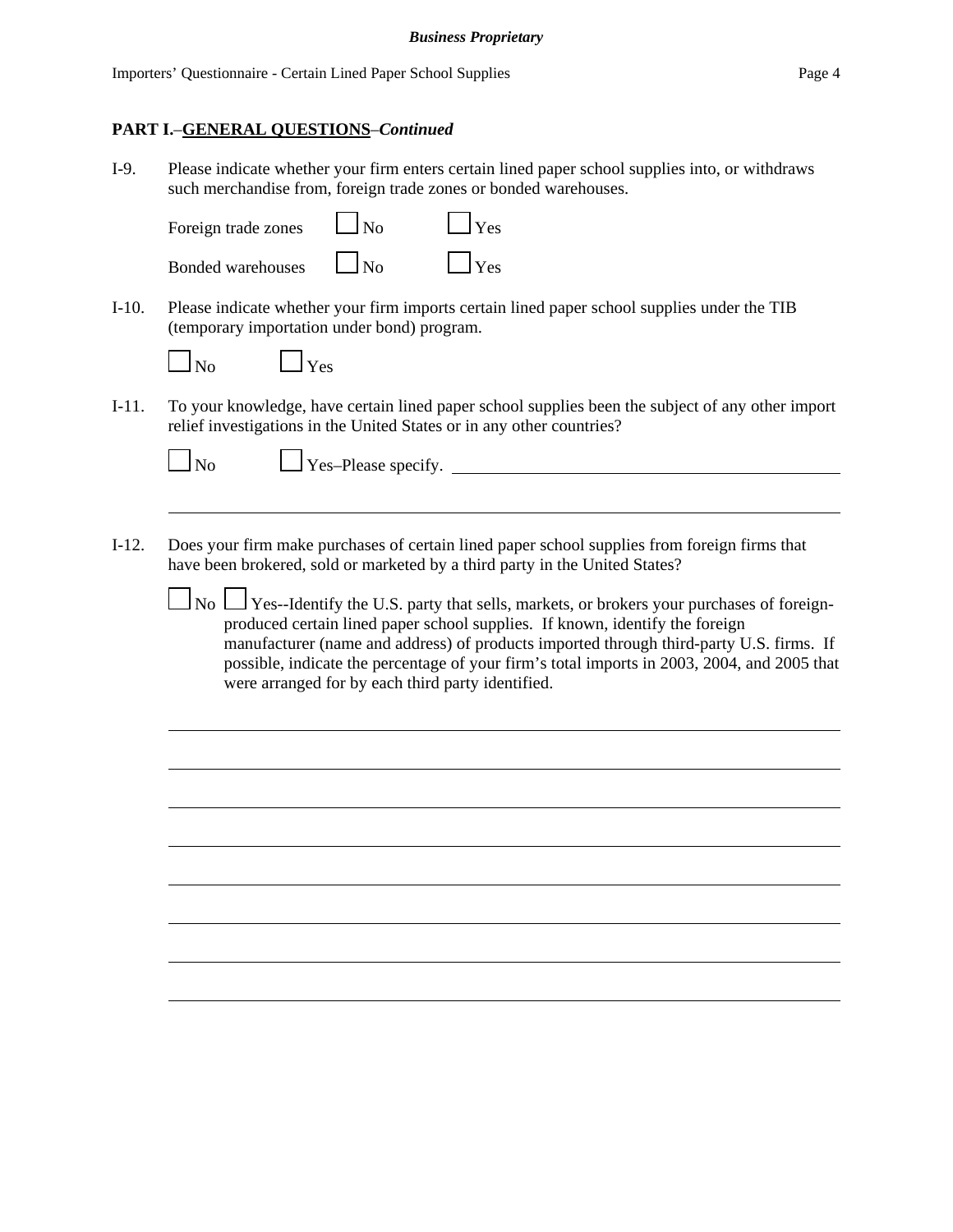# **PART II.**–**TRADE AND RELATED INFORMATION**

Further information on this part of the questionnaire can be obtained from Jai Motwane (202-205-3176 or jai.motwane@usitc.gov). **Supply all data requested on a calendar-year basis.**

II-1. Who should be contacted regarding the requested trade and related information?

| Company contact: |  |
|------------------|--|
|------------------|--|

Name and title

Phone No. **E-mail address** 

II-2. Has your firm experienced any plant openings, relocations, expansions, acquisitions, consolidations, closures, or prolonged shutdowns because of strikes or equipment failure, or any other change in the character of your operations or organization relating to the importation of certain lined paper school supplies since January 1, 2003?

 $\Box$  No  $\Box$  Yes–Supply details as to the time, nature, and significance of such changes.

- II-3. Has your firm imported or arranged for the importation of certain lined paper school supplies from China, India, or Indonesia for delivery after December 31, 2005?
	-

 $\Box$  Yes–Please indicate the quantity and value of your firm's imports or orders of certain lined paper school supplies from China, India, or Indonesia for the periods below.

| Period                 | Quantity<br>$(1,000 \text{ units})$ | Value<br>(\$1,000) |
|------------------------|-------------------------------------|--------------------|
| 2006:<br>January-March |                                     |                    |
| April-June             |                                     |                    |
| July-September         |                                     |                    |
| October-December       |                                     |                    |
| 2007:<br>January-March |                                     |                    |
| April-June             |                                     |                    |
| July-September         |                                     |                    |
| October-December       |                                     |                    |
| 2008 (or beyond):      |                                     |                    |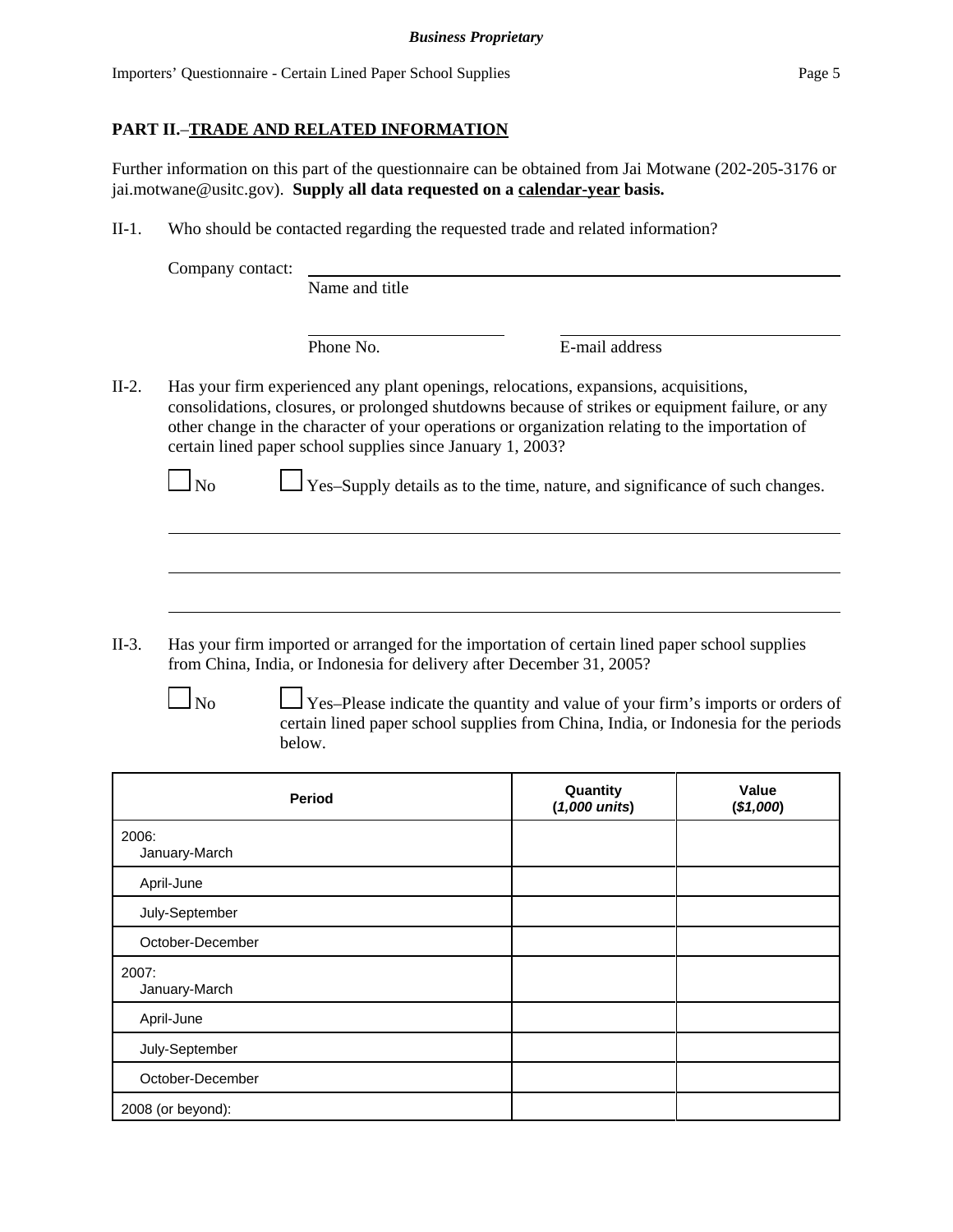## **PART II.**–**TRADE AND RELATED INFORMATION**

| $II-4.$ | Has your firm changed the level of its imports of (or plans to import) certain lined paper school<br>supplies from China, India, or Indonesia, as a result of the filing of the petition for the imposition<br>of countervailing and antidumping duties on imports from these countries? |  |  |  |
|---------|------------------------------------------------------------------------------------------------------------------------------------------------------------------------------------------------------------------------------------------------------------------------------------------|--|--|--|
|         |                                                                                                                                                                                                                                                                                          |  |  |  |
| $II-4.$ | If your firm also produces certain lined paper school supplies in the United States, please indicate<br>your reasons for importing this product. If your reasons differ by source, please elaborate.                                                                                     |  |  |  |
|         |                                                                                                                                                                                                                                                                                          |  |  |  |
| $II-5.$ | Please indicate the nature of your firm's activity relating to the importation of lined paper<br>products.                                                                                                                                                                               |  |  |  |
|         | <b>Distributor</b> (complete all portions of question II-6)                                                                                                                                                                                                                              |  |  |  |
|         | <b>Retailer</b> (complete only the indicated lines in question II-6)                                                                                                                                                                                                                     |  |  |  |
|         | <b>End user</b> (complete only the indicated lines in question II-6)                                                                                                                                                                                                                     |  |  |  |

*NOTE: THIS QUESTIONNAIRE ASKS THAT YOUR FIRM REPORT TRADE AND RELATED INFORMATION ON THE BASIS OF UNITS. A "UNIT" (OR "EACH") IS ONE NOTEBOOK, ONE PAD, OR ONE PACKAGE OF FILLER PAPER. NOTEBOOKS OR PADS SOLD IN WRAPPED PACKAGES OF THREE OR FIVE, FOR INSTANCE, SHOULD BE REPORTED AS THREE OR FIVE UNITS, RESPECTIVELY, NOT AS ONE. PLEASE CONTACT JAI.MOTWANE@USITC.GOV (202-205-3176) SHOULD YOU HAVE ANY QUESTIONS IN THIS REGARD.*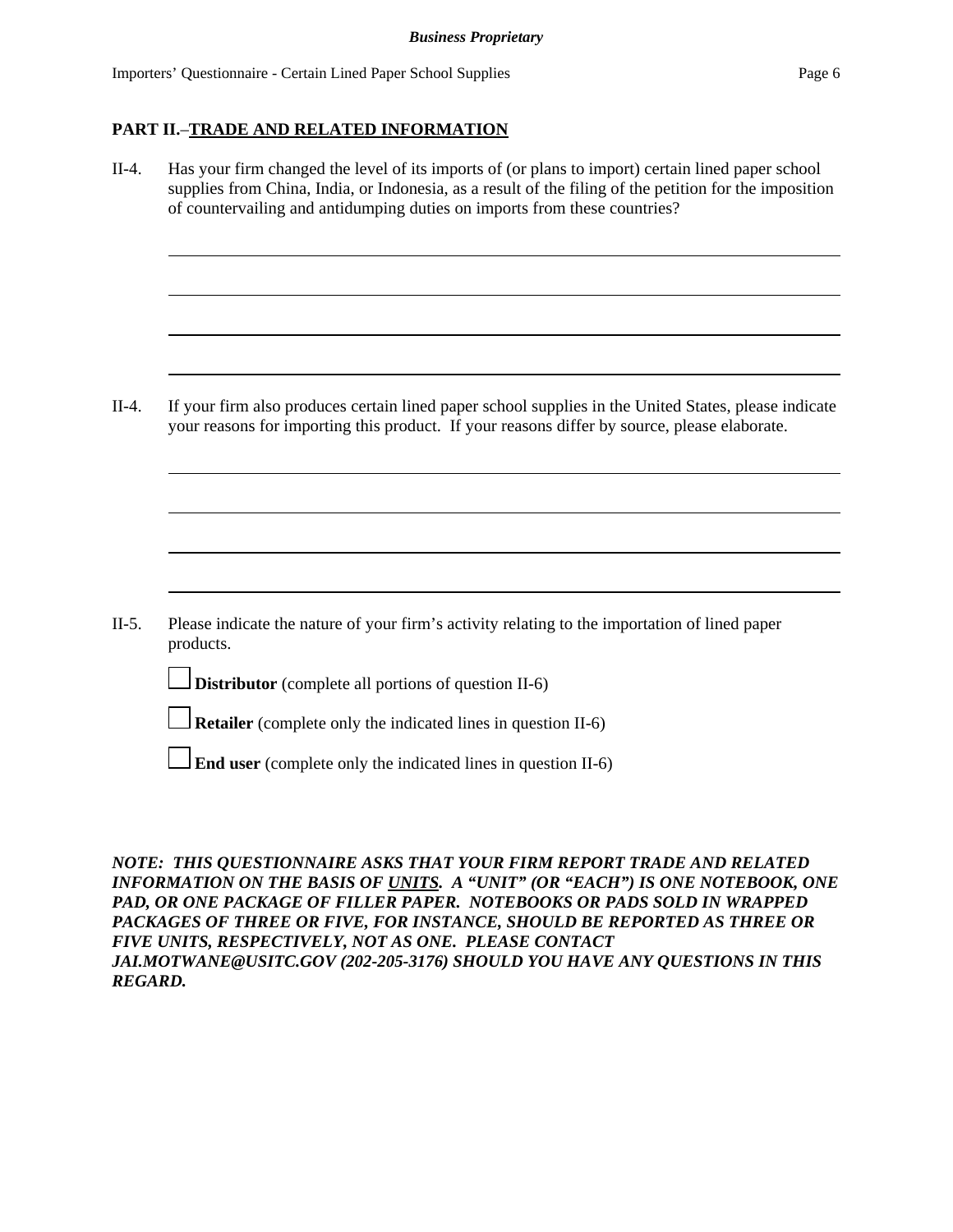#### **PART II.**–**TRADE AND RELATED INFORMATION**–*Continued*

II-6a. **IMPORTS BY SOURCE (CLPSS)**.–Report your firm's imports and your firm's shipments and inventories of **certain lined paper school supplies** imported by your firm during the specified periods. (See definitions in the instruction booklet.) **Report separately for China, India, and Indonesia, and for all other sources combined. Photocopy as many pages as you need and identify the country for which you are reporting in the space provided.**

**Country: All other sources combined1**

|                                                                                                                                                                                                                                                                                                                                          | (Quantity in 1,000 units, value in \$1,000) |      |      |
|------------------------------------------------------------------------------------------------------------------------------------------------------------------------------------------------------------------------------------------------------------------------------------------------------------------------------------------|---------------------------------------------|------|------|
|                                                                                                                                                                                                                                                                                                                                          | <b>Calendar years</b>                       |      |      |
| Item                                                                                                                                                                                                                                                                                                                                     | 2003                                        | 2004 | 2005 |
|                                                                                                                                                                                                                                                                                                                                          | To be completed by all importers            |      |      |
| <b>BEGINNING-OF-PERIOD INVENTORIES (quantity)</b>                                                                                                                                                                                                                                                                                        |                                             |      |      |
| IMPORTS:2                                                                                                                                                                                                                                                                                                                                |                                             |      |      |
| Quantity of imports                                                                                                                                                                                                                                                                                                                      |                                             |      |      |
| Value of imports                                                                                                                                                                                                                                                                                                                         |                                             |      |      |
|                                                                                                                                                                                                                                                                                                                                          | To be completed only by distributors        |      |      |
| <b>U.S. SHIPMENTS:</b>                                                                                                                                                                                                                                                                                                                   |                                             |      |      |
| <b>Commercial shipments:</b>                                                                                                                                                                                                                                                                                                             |                                             |      |      |
| Quantity of commercial shipments                                                                                                                                                                                                                                                                                                         |                                             |      |      |
| Value of commercial shipments                                                                                                                                                                                                                                                                                                            |                                             |      |      |
| <b>Transfers to related firms:</b>                                                                                                                                                                                                                                                                                                       |                                             |      |      |
| Quantity of related-firms transfers                                                                                                                                                                                                                                                                                                      |                                             |      |      |
| Value <sup>3</sup> of related-firms transfers                                                                                                                                                                                                                                                                                            |                                             |      |      |
| <b>EXPORT SHIPMENTS:4</b>                                                                                                                                                                                                                                                                                                                |                                             |      |      |
| Quantity of export shipments                                                                                                                                                                                                                                                                                                             |                                             |      |      |
| Value of export shipments                                                                                                                                                                                                                                                                                                                |                                             |      |      |
| <b>U.S. SHIPMENTS TO DISTRIBUTORS (quantity)</b>                                                                                                                                                                                                                                                                                         |                                             |      |      |
| <b>U.S. SHIPMENTS TO RETAILERS (quantity)</b>                                                                                                                                                                                                                                                                                            |                                             |      |      |
| <b>U.S. SHIPMENTS TO END USERS (quantity)</b>                                                                                                                                                                                                                                                                                            |                                             |      |      |
|                                                                                                                                                                                                                                                                                                                                          | To be completed by all importers            |      |      |
| END-OF-PERIOD INVENTORIES <sup>5</sup> (quantity)                                                                                                                                                                                                                                                                                        |                                             |      |      |
| <sup>1</sup> Please identify these sources:                                                                                                                                                                                                                                                                                              |                                             |      |      |
|                                                                                                                                                                                                                                                                                                                                          |                                             |      |      |
| <sup>2</sup> Identify the foreign producers, if known:                                                                                                                                                                                                                                                                                   |                                             |      |      |
| <sup>3</sup> Sales to related firms (including internal consumption) must be valued at fair market value. In the event that you use a different<br>basis for valuing these sales within your company, please specify that basis (e.g., cost, cost plus, etc.) and provide value data using<br>that basis for 2003, 2004, and 2005 below: |                                             |      |      |
| <sup>4</sup> Identify your principal export markets:                                                                                                                                                                                                                                                                                     |                                             |      |      |
| $5$ Reconciliation of data.--Note that the quantities reported by distributors above should reconcile as follows:<br>beginning-of-period inventories, plus imports, less total shipments, equals end-of-period inventories. Do the data reported reconcile?<br>No-Please explain:                                                        |                                             |      |      |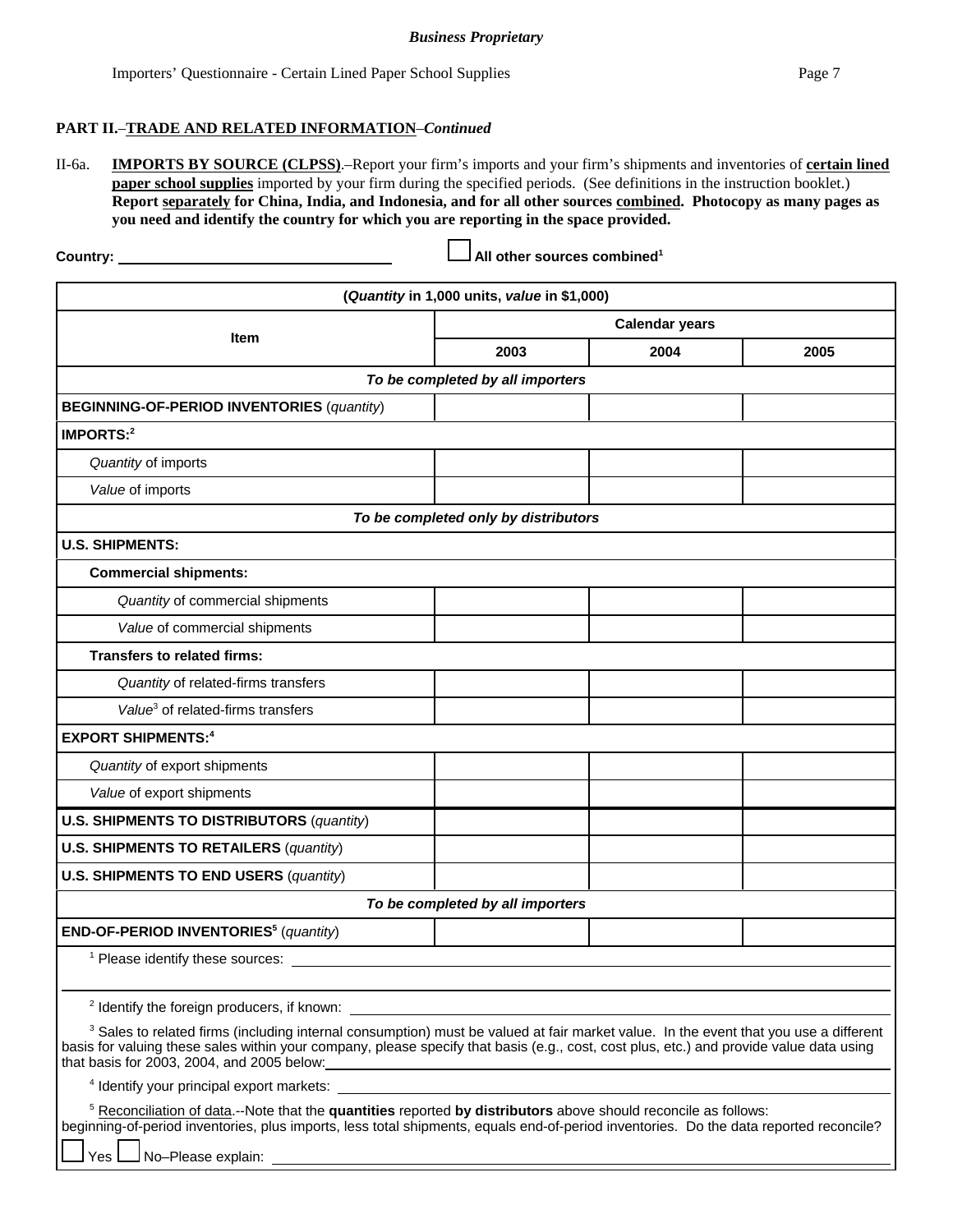#### **PART II.**–**TRADE AND RELATED INFORMATION**–*Continued*

II-6b. **IMPORTS BY SOURCE (OLPP)**.–Report your firm's imports and your firm's shipments and inventories of **other lined paper products** imported by your firm during the specified periods. (See definitions in the instruction booklet.) **Report separately for China, India, and Indonesia, and for all other sources combined. Photocopy as many pages as you need and identify the country for which you are reporting in the space provided.**

Country: Country: Country: Country: Country: Country: Country: Country: Country: Country: Country: Country: Country: Country: Country: Country: Country: Country: Country: Country: Country: Country: Country: Country: Countr

|                                                                                                                                                                                                                                                                                                                                          | (Quantity in 1,000 units, value in \$1,000) |                                                                                                                        |      |  |
|------------------------------------------------------------------------------------------------------------------------------------------------------------------------------------------------------------------------------------------------------------------------------------------------------------------------------------------|---------------------------------------------|------------------------------------------------------------------------------------------------------------------------|------|--|
| <b>Calendar years</b>                                                                                                                                                                                                                                                                                                                    |                                             |                                                                                                                        |      |  |
| Item                                                                                                                                                                                                                                                                                                                                     | 2003                                        | 2004                                                                                                                   | 2005 |  |
|                                                                                                                                                                                                                                                                                                                                          | To be completed by all importers            |                                                                                                                        |      |  |
| <b>BEGINNING-OF-PERIOD INVENTORIES (quantity)</b>                                                                                                                                                                                                                                                                                        |                                             |                                                                                                                        |      |  |
| IMPORTS:2                                                                                                                                                                                                                                                                                                                                |                                             |                                                                                                                        |      |  |
| Quantity of imports                                                                                                                                                                                                                                                                                                                      |                                             |                                                                                                                        |      |  |
| Value of imports                                                                                                                                                                                                                                                                                                                         |                                             |                                                                                                                        |      |  |
|                                                                                                                                                                                                                                                                                                                                          | To be completed only by distributors        |                                                                                                                        |      |  |
| <b>U.S. SHIPMENTS:</b>                                                                                                                                                                                                                                                                                                                   |                                             |                                                                                                                        |      |  |
| <b>Commercial shipments:</b>                                                                                                                                                                                                                                                                                                             |                                             |                                                                                                                        |      |  |
| Quantity of commercial shipments                                                                                                                                                                                                                                                                                                         |                                             |                                                                                                                        |      |  |
| Value of commercial shipments                                                                                                                                                                                                                                                                                                            |                                             |                                                                                                                        |      |  |
| <b>Transfers to related firms:</b>                                                                                                                                                                                                                                                                                                       |                                             |                                                                                                                        |      |  |
| Quantity of related-firms transfers                                                                                                                                                                                                                                                                                                      |                                             |                                                                                                                        |      |  |
| Value <sup>3</sup> of related-firms transfers                                                                                                                                                                                                                                                                                            |                                             |                                                                                                                        |      |  |
| <b>EXPORT SHIPMENTS:4</b>                                                                                                                                                                                                                                                                                                                |                                             |                                                                                                                        |      |  |
| Quantity of export shipments                                                                                                                                                                                                                                                                                                             |                                             |                                                                                                                        |      |  |
| Value of export shipments                                                                                                                                                                                                                                                                                                                |                                             |                                                                                                                        |      |  |
| <b>U.S. SHIPMENTS TO DISTRIBUTORS (quantity)</b>                                                                                                                                                                                                                                                                                         |                                             |                                                                                                                        |      |  |
| <b>U.S. SHIPMENTS TO RETAILERS (quantity)</b>                                                                                                                                                                                                                                                                                            |                                             |                                                                                                                        |      |  |
| <b>U.S. SHIPMENTS TO END USERS (quantity)</b>                                                                                                                                                                                                                                                                                            |                                             |                                                                                                                        |      |  |
|                                                                                                                                                                                                                                                                                                                                          | To be completed by all importers            |                                                                                                                        |      |  |
| END-OF-PERIOD INVENTORIES <sup>5</sup> (quantity)                                                                                                                                                                                                                                                                                        |                                             |                                                                                                                        |      |  |
| <sup>1</sup> Please identify these sources: _                                                                                                                                                                                                                                                                                            |                                             |                                                                                                                        |      |  |
|                                                                                                                                                                                                                                                                                                                                          |                                             |                                                                                                                        |      |  |
| <sup>2</sup> Identify the foreign producers, if known:                                                                                                                                                                                                                                                                                   |                                             |                                                                                                                        |      |  |
| <sup>3</sup> Sales to related firms (including internal consumption) must be valued at fair market value. In the event that you use a different<br>basis for valuing these sales within your company, please specify that basis (e.g., cost, cost plus, etc.) and provide value data using<br>that basis for 2003, 2004, and 2005 below: |                                             | <u> 1989 - Johann Stoff, deutscher Stoffen und der Stoffen und der Stoffen und der Stoffen und der Stoffen und der</u> |      |  |
| <sup>4</sup> Identify your principal export markets:                                                                                                                                                                                                                                                                                     |                                             |                                                                                                                        |      |  |
| <sup>5</sup> Reconciliation of data.--Note that the quantities reported by distributors above should reconcile as follows:<br>beginning-of-period inventories, plus imports, less total shipments, equals end-of-period inventories. Do the data reported reconcile?<br>No-Please explain:<br>Yes                                        |                                             |                                                                                                                        |      |  |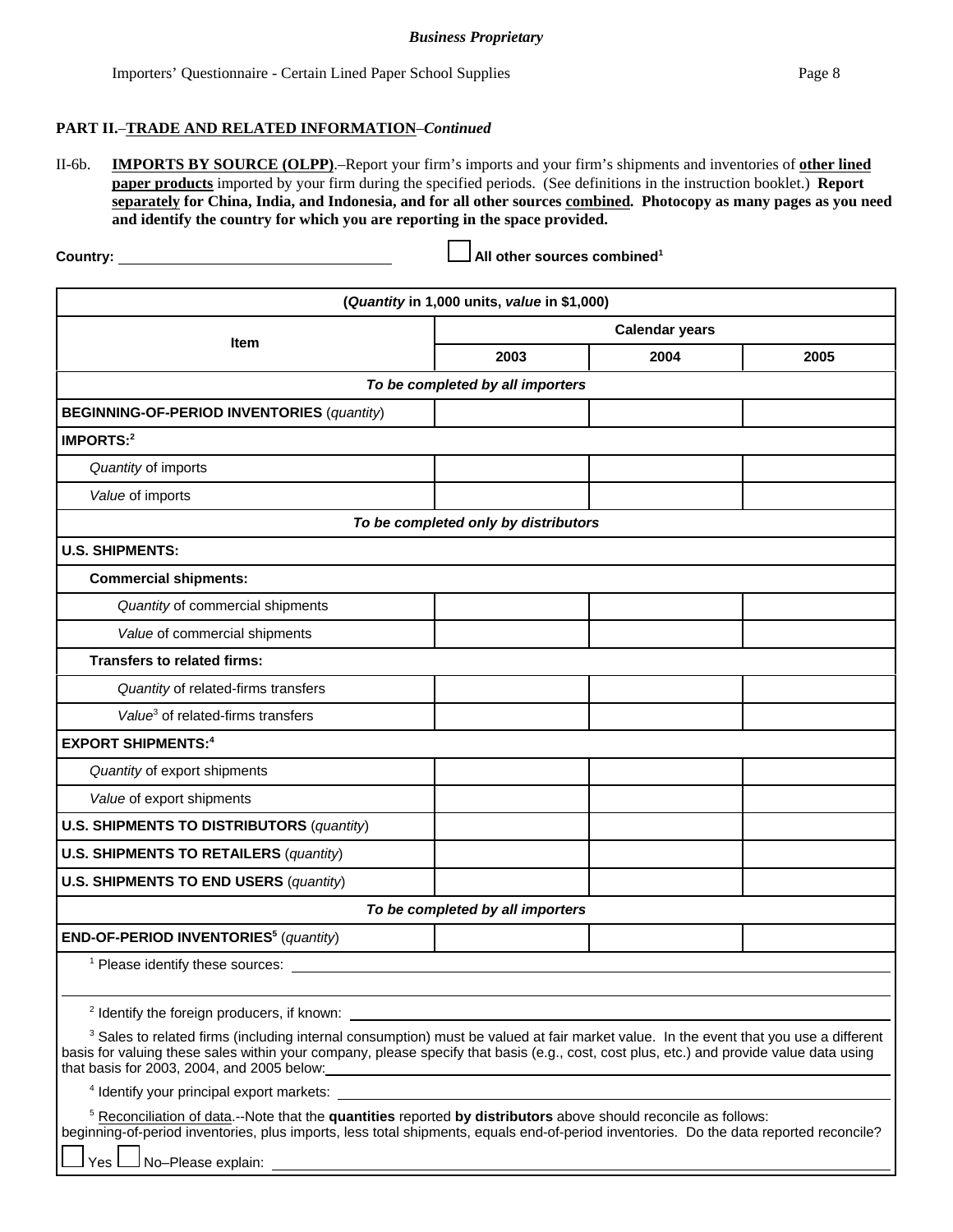#### **PART II.**–**TRADE AND RELATED INFORMATION**–*Continued*

II-6c. **IMPORTS BY SOURCE (OSLPP)**.–Report your firm's imports and your firm's shipments and inventories of **out-sized lined paper products** imported by your firm during the specified periods. (See definitions in the instruction booklet.) **Report separately for China, India, and Indonesia, and for all other sources combined. Photocopy as many pages as you need and identify the country for which you are reporting in the space provided.**

**Country: All other sources combined1**

| (Quantity in 1,000 units, value in \$1,000)                                                                                                                                                                                                                                                                                                      |                                      |      |      |  |  |
|--------------------------------------------------------------------------------------------------------------------------------------------------------------------------------------------------------------------------------------------------------------------------------------------------------------------------------------------------|--------------------------------------|------|------|--|--|
| <b>Calendar years</b>                                                                                                                                                                                                                                                                                                                            |                                      |      |      |  |  |
| Item                                                                                                                                                                                                                                                                                                                                             | 2003                                 | 2004 | 2005 |  |  |
| To be completed by all importers                                                                                                                                                                                                                                                                                                                 |                                      |      |      |  |  |
| <b>BEGINNING-OF-PERIOD INVENTORIES (quantity)</b>                                                                                                                                                                                                                                                                                                |                                      |      |      |  |  |
| IMPORTS:2                                                                                                                                                                                                                                                                                                                                        |                                      |      |      |  |  |
| Quantity of imports                                                                                                                                                                                                                                                                                                                              |                                      |      |      |  |  |
| Value of imports                                                                                                                                                                                                                                                                                                                                 |                                      |      |      |  |  |
|                                                                                                                                                                                                                                                                                                                                                  | To be completed only by distributors |      |      |  |  |
| <b>U.S. SHIPMENTS:</b>                                                                                                                                                                                                                                                                                                                           |                                      |      |      |  |  |
| <b>Commercial shipments:</b>                                                                                                                                                                                                                                                                                                                     |                                      |      |      |  |  |
| Quantity of commercial shipments                                                                                                                                                                                                                                                                                                                 |                                      |      |      |  |  |
| Value of commercial shipments                                                                                                                                                                                                                                                                                                                    |                                      |      |      |  |  |
| <b>Transfers to related firms:</b>                                                                                                                                                                                                                                                                                                               |                                      |      |      |  |  |
| Quantity of related-firms transfers                                                                                                                                                                                                                                                                                                              |                                      |      |      |  |  |
| Value <sup>3</sup> of related-firms transfers                                                                                                                                                                                                                                                                                                    |                                      |      |      |  |  |
| <b>EXPORT SHIPMENTS:4</b>                                                                                                                                                                                                                                                                                                                        |                                      |      |      |  |  |
| Quantity of export shipments                                                                                                                                                                                                                                                                                                                     |                                      |      |      |  |  |
| Value of export shipments                                                                                                                                                                                                                                                                                                                        |                                      |      |      |  |  |
| <b>U.S. SHIPMENTS TO DISTRIBUTORS (quantity)</b>                                                                                                                                                                                                                                                                                                 |                                      |      |      |  |  |
| <b>U.S. SHIPMENTS TO RETAILERS (quantity)</b>                                                                                                                                                                                                                                                                                                    |                                      |      |      |  |  |
| <b>U.S. SHIPMENTS TO END USERS (quantity)</b>                                                                                                                                                                                                                                                                                                    |                                      |      |      |  |  |
|                                                                                                                                                                                                                                                                                                                                                  | To be completed by all importers     |      |      |  |  |
| END-OF-PERIOD INVENTORIES <sup>5</sup> (quantity)                                                                                                                                                                                                                                                                                                |                                      |      |      |  |  |
| <sup>1</sup> Please identify these sources:                                                                                                                                                                                                                                                                                                      |                                      |      |      |  |  |
|                                                                                                                                                                                                                                                                                                                                                  |                                      |      |      |  |  |
| <sup>2</sup> Identify the foreign producers, if known:                                                                                                                                                                                                                                                                                           |                                      |      |      |  |  |
| <sup>3</sup> Sales to related firms (including internal consumption) must be valued at fair market value. In the event that you use a different<br>basis for valuing these sales within your company, please specify that basis (e.g., cost, cost plus, etc.) and provide value data using<br>that basis for $2003$ , $2004$ , and $2005$ below: |                                      |      |      |  |  |
|                                                                                                                                                                                                                                                                                                                                                  |                                      |      |      |  |  |
| <sup>5</sup> Reconciliation of data.--Note that the quantities reported by distributors above should reconcile as follows:<br>beginning-of-period inventories, plus imports, less total shipments, equals end-of-period inventories. Do the data reported reconcile?<br>Yes                                                                      |                                      |      |      |  |  |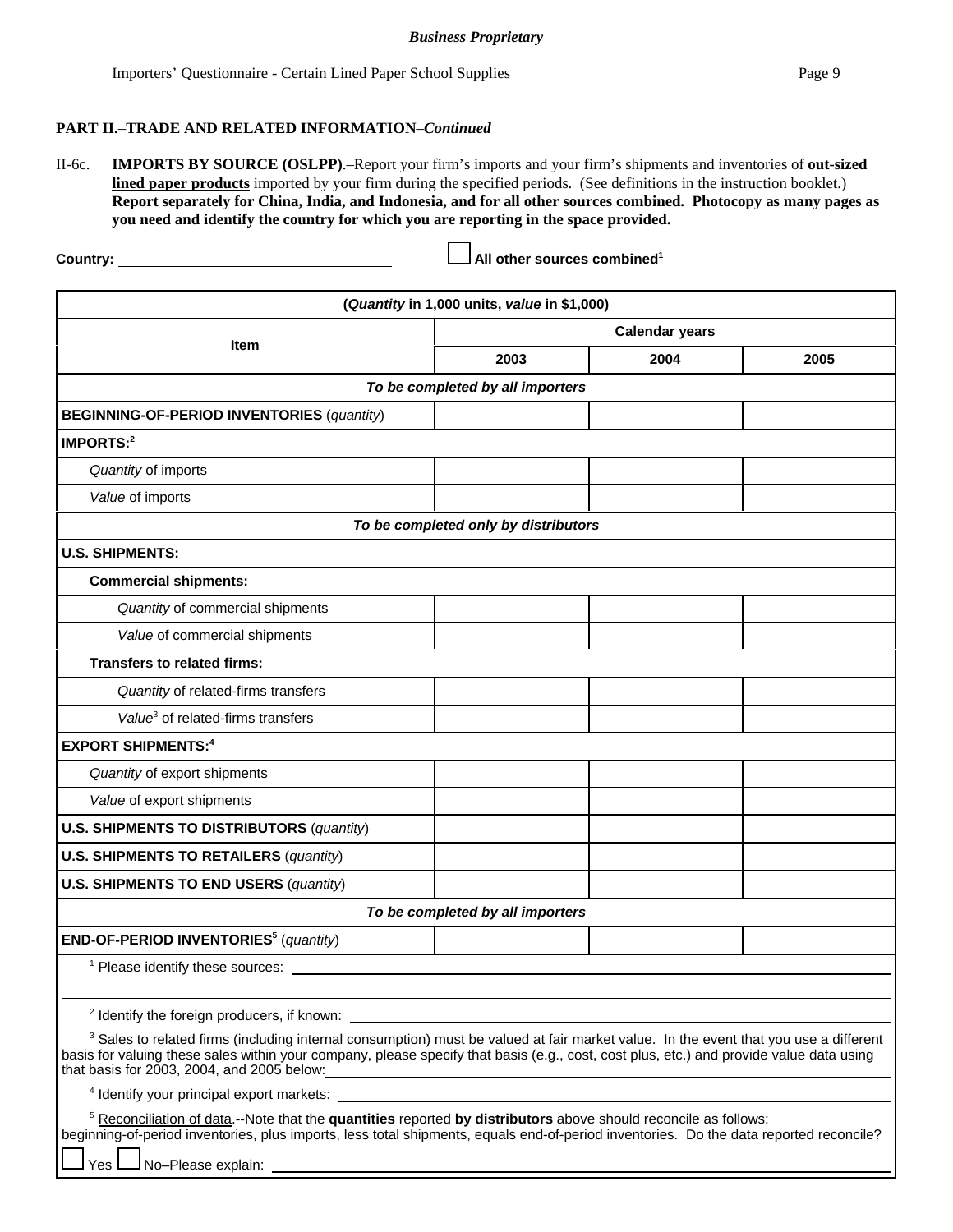# **PART II.**–**TRADE AND RELATED INFORMATION**–*Continued*

II-7. Please report separately your firm's imports of certain lined paper school supplies from **Brazil**, if any, for the periods indicated below.

| (Quantity in 1,000 units, value in \$1,000) |                       |      |      |  |
|---------------------------------------------|-----------------------|------|------|--|
| Item                                        | <b>Calendar years</b> |      |      |  |
|                                             | 2003                  | 2004 | 2005 |  |
| Certain lined paper school supplies:        |                       |      |      |  |
| Quantity of imports                         |                       |      |      |  |
| Value of imports                            |                       |      |      |  |

II-8. Please identify the (10-digit) reporting number(s) of the Harmonized Tariff Schedule of the United States (HTS) under which your firm makes imports of (1) certain lined paper school supplies, (2) other lined paper products, and (3) out-sized lined paper products.

|       | Product category                                                                 | $HTS$ reporting number(s)                                                         |
|-------|----------------------------------------------------------------------------------|-----------------------------------------------------------------------------------|
|       | Certain lined paper school supplies                                              |                                                                                   |
|       | Other lined paper products                                                       |                                                                                   |
|       | Out-sized lined paper products                                                   |                                                                                   |
| II-9. | Are you aware of any producers of certain lined paper school supplies in Canada? |                                                                                   |
|       | $N_0$<br>of lined paper products in Canada.                                      | $\Box$ Yes-Please indicate the name and address, if known, of any known producers |
|       |                                                                                  |                                                                                   |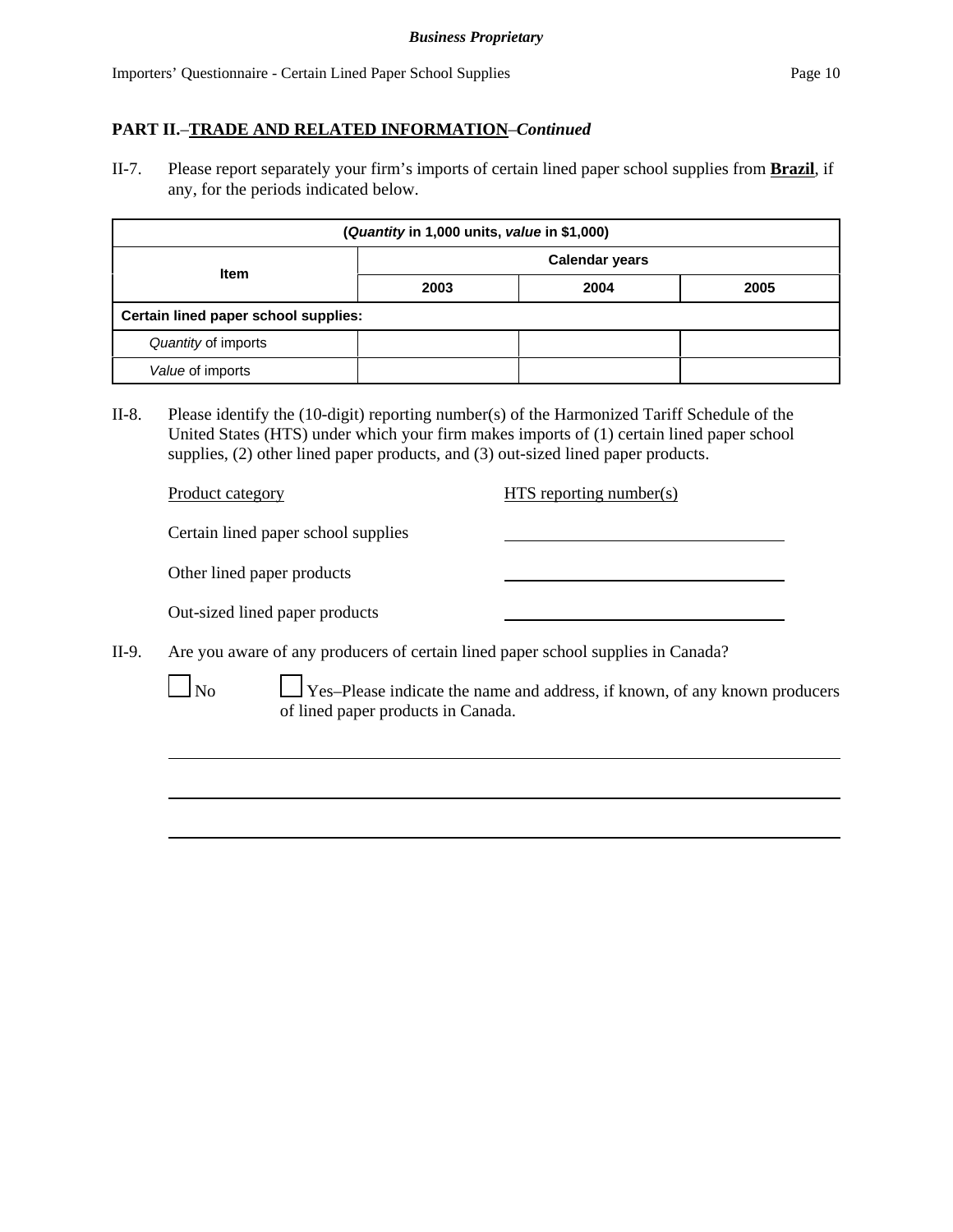# **PART II.**–**TRADE AND RELATED INFORMATION**–*Continued*

II-10. Please identify the types of lined paper products imported by your firm. Indicate the percentage of your firm's total imports (by value) of lined paper products accounted for by each product in 2005.

|        | <b>Product</b>                                                                                                                         | Share of 2005<br>import value (%) |
|--------|----------------------------------------------------------------------------------------------------------------------------------------|-----------------------------------|
|        | Certain lined paper products:                                                                                                          |                                   |
|        |                                                                                                                                        |                                   |
|        | Other lined paper products:                                                                                                            |                                   |
|        |                                                                                                                                        |                                   |
|        | Out-sized lined paper products:                                                                                                        |                                   |
|        | Pads/notebooks smaller than 5 x 7 inches                                                                                               |                                   |
| II-11. | Does your firm import loose-leaf filler paper?                                                                                         |                                   |
|        | $\perp$ Yes–Please indicate the most common package size imported by your firm<br>N <sub>0</sub><br>(e.g., 150-count, 300-count, etc.) |                                   |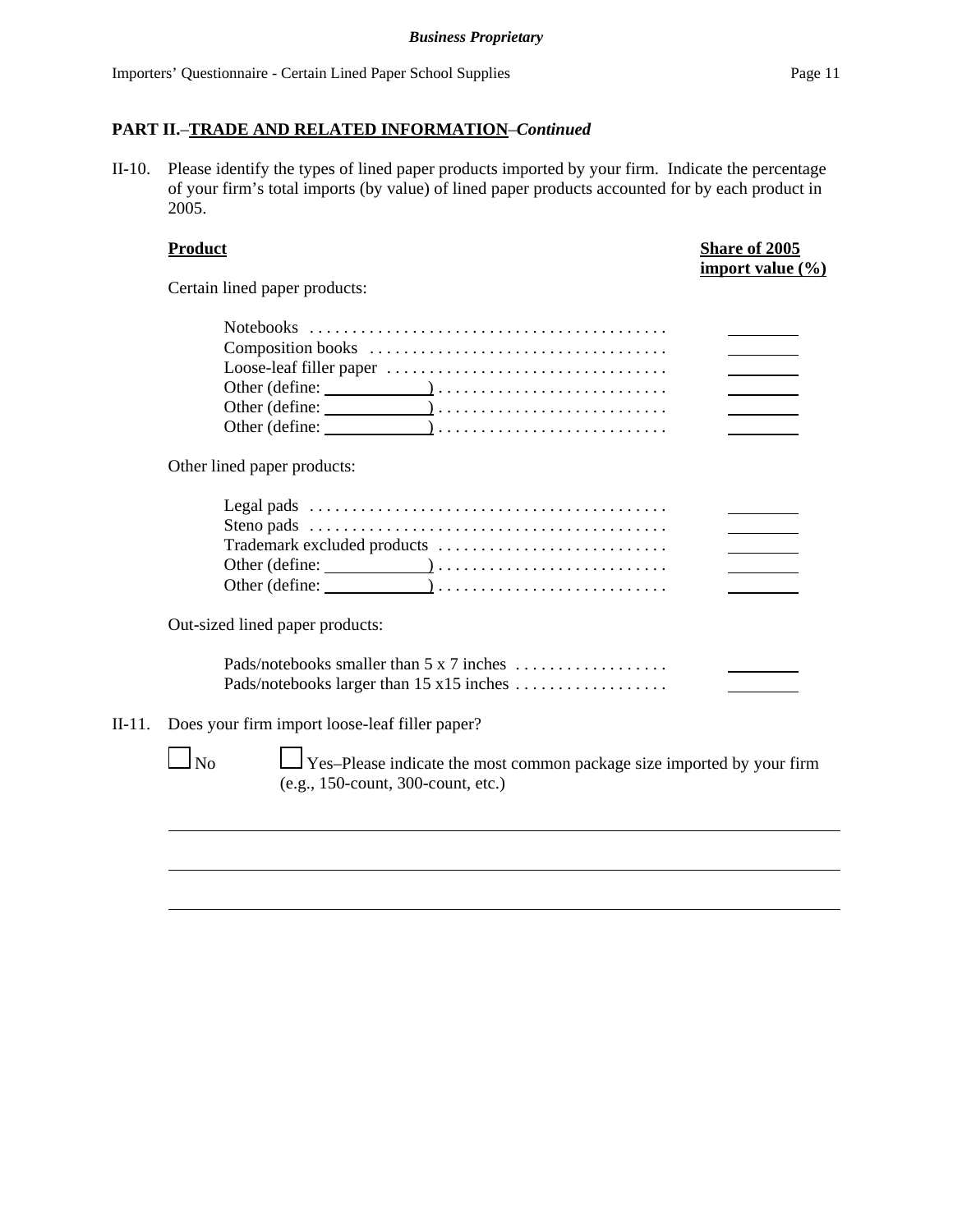# **PART II.**–**TRADE AND RELATED INFORMATION**–*Continued*

II-12. Does your firm import fashion notebooks (as defined in the instruction booklet)?

No  $\Box$  Yes–Please provide the following data relating to your firm's imports of fashion notebooks.

| (Quantity in 1,000 units, value in \$1,000)                  |                            |                                                      |      |  |
|--------------------------------------------------------------|----------------------------|------------------------------------------------------|------|--|
|                                                              | <b>Calendar year</b>       |                                                      |      |  |
| Item                                                         | 2003                       | 2004                                                 | 2005 |  |
|                                                              | <b>Imports from Brazil</b> |                                                      |      |  |
| Quantity                                                     |                            |                                                      |      |  |
| Value                                                        |                            |                                                      |      |  |
|                                                              |                            | <b>Imports from China</b>                            |      |  |
| Quantity                                                     |                            |                                                      |      |  |
| Value                                                        |                            |                                                      |      |  |
|                                                              |                            | Imports from India                                   |      |  |
| Quantity                                                     |                            |                                                      |      |  |
| Value                                                        |                            |                                                      |      |  |
|                                                              |                            | <b>Imports from Indonesia</b>                        |      |  |
| Quantity                                                     |                            |                                                      |      |  |
| Value                                                        |                            |                                                      |      |  |
|                                                              |                            | Imports from all other sources combined <sup>1</sup> |      |  |
| Quantity                                                     |                            |                                                      |      |  |
| Value                                                        |                            |                                                      |      |  |
| <sup>1</sup> Please identify the source(s) of these imports: |                            |                                                      |      |  |
|                                                              |                            |                                                      |      |  |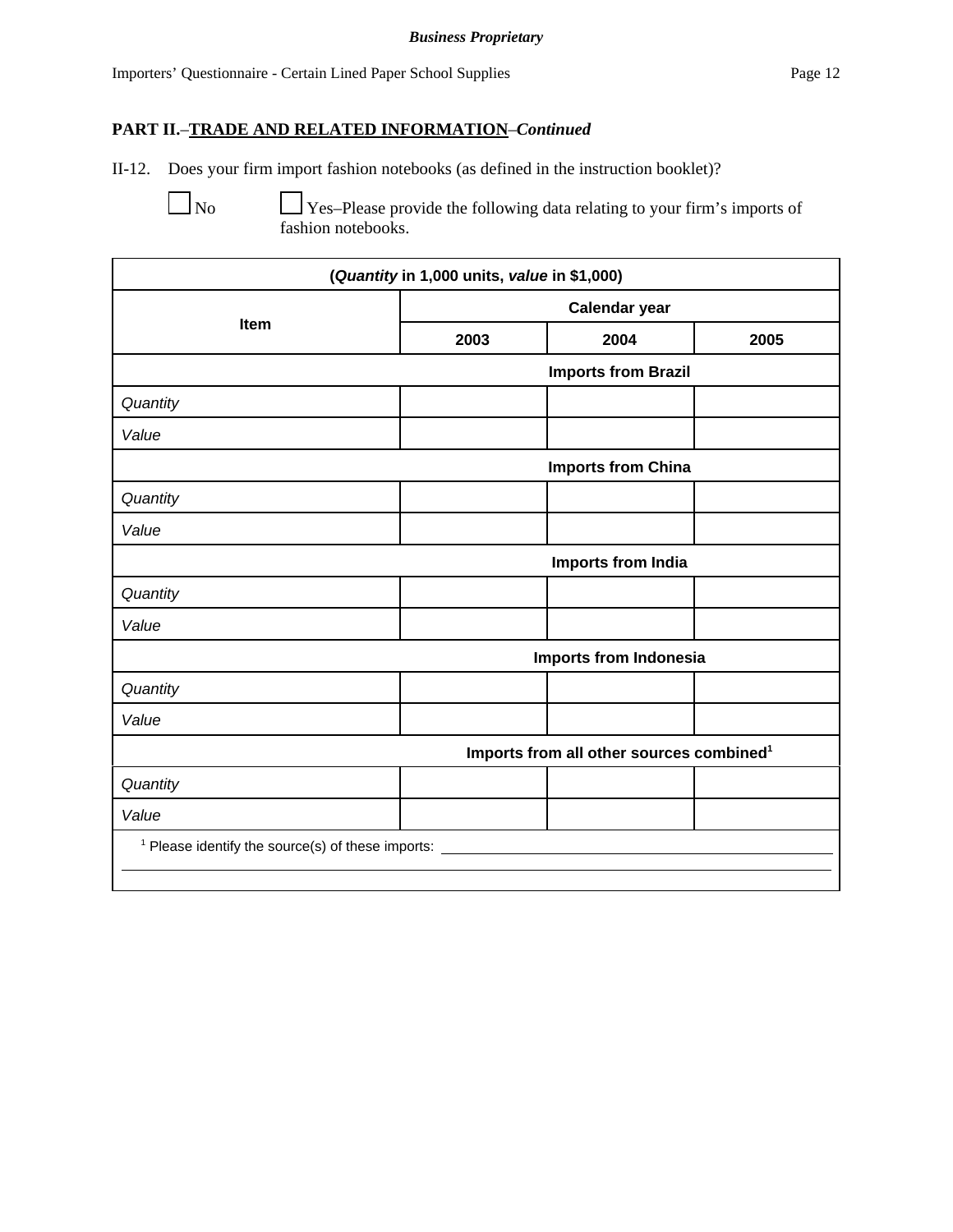# **PART III.--PRICING AND MARKET FACTORS**

Further information on this part of the questionnaire can be obtained from Nancy Bryan (202-205-2088).

III-1. Who should be contacted regarding the requested pricing and related information?

Company contact:

Name and title

Phone No. **E**-mail address

\_\_\_\_\_\_\_\_\_\_\_\_\_\_\_\_\_\_\_\_ \_\_\_\_\_\_\_\_\_\_\_\_\_\_\_\_\_\_\_\_\_\_\_\_\_\_\_\_\_\_\_\_

# **Section III-A.--PRICE DATA**

This section requests quarterly quantity and value data on your firm's U.S. shipments and/or purchases of the following products during January 2003-December 2005. Sales values should be for arms-length sales to unrelated U.S. customers and f.o.b. U.S. point of shipment. Total net dollar values should be net of returns, refunds, discounts, and credits.

*Product 1***.–70-sheet count 10.5" x 8.0" wirebound notebook with paperboard cover and backing, no pockets/folders, and no fashion graphics**

*Product 2***.–150-sheet count 10.5" x 8.0" package of filler paper--college ruled or wide ruled**

*Product 3***.–180-sheet count 10.5" x 8.0" 5-subject wirebound notebook with paperboard cover and backing and no fashion graphics**

*Product 4.***–100-sheet count 9.75" x 7.5" composition book with a marbelized cover and no fashion graphics**

*Product 5***.–50-sheet count 11.75" x 8.5" letter pad bound at the top, with cardboard backing, no cover**

*Product* 6.—80-sheet count 10.0" x 8.5" wire bound or plastic coil bound fashion notebook<sup>1</sup> **with polyolefin or paperboard cover** 

 $<sup>1</sup>$  A "fashion notebook" is one which incorporates one or more of the following design elements on the front</sup> cover: photographs, drawings, multiple color designs including three or more colors, flocking, glitter, rhinestones, or three-dimensional or holographic images.

| Check here if your firm imports certain lined paper products from China, India, Indonesia, or Brazil     |
|----------------------------------------------------------------------------------------------------------|
| and sells these products to unrelated U.S. companies. Report the selling price data requested in section |
| III-A.1, and complete the remainder of parts III and IV.                                                 |

| Check here if your firm imports certain lined paper products from China, India, Indonesia, or Brazil |
|------------------------------------------------------------------------------------------------------|
| for retail sales in your own establishment. Please return this Importers' Questionnaire, but you do  |
| not need to fill out the remaining questions in parts III and IV. Also, please fill out and return a |
| <b>Purchasers' Questionnaire.</b>                                                                    |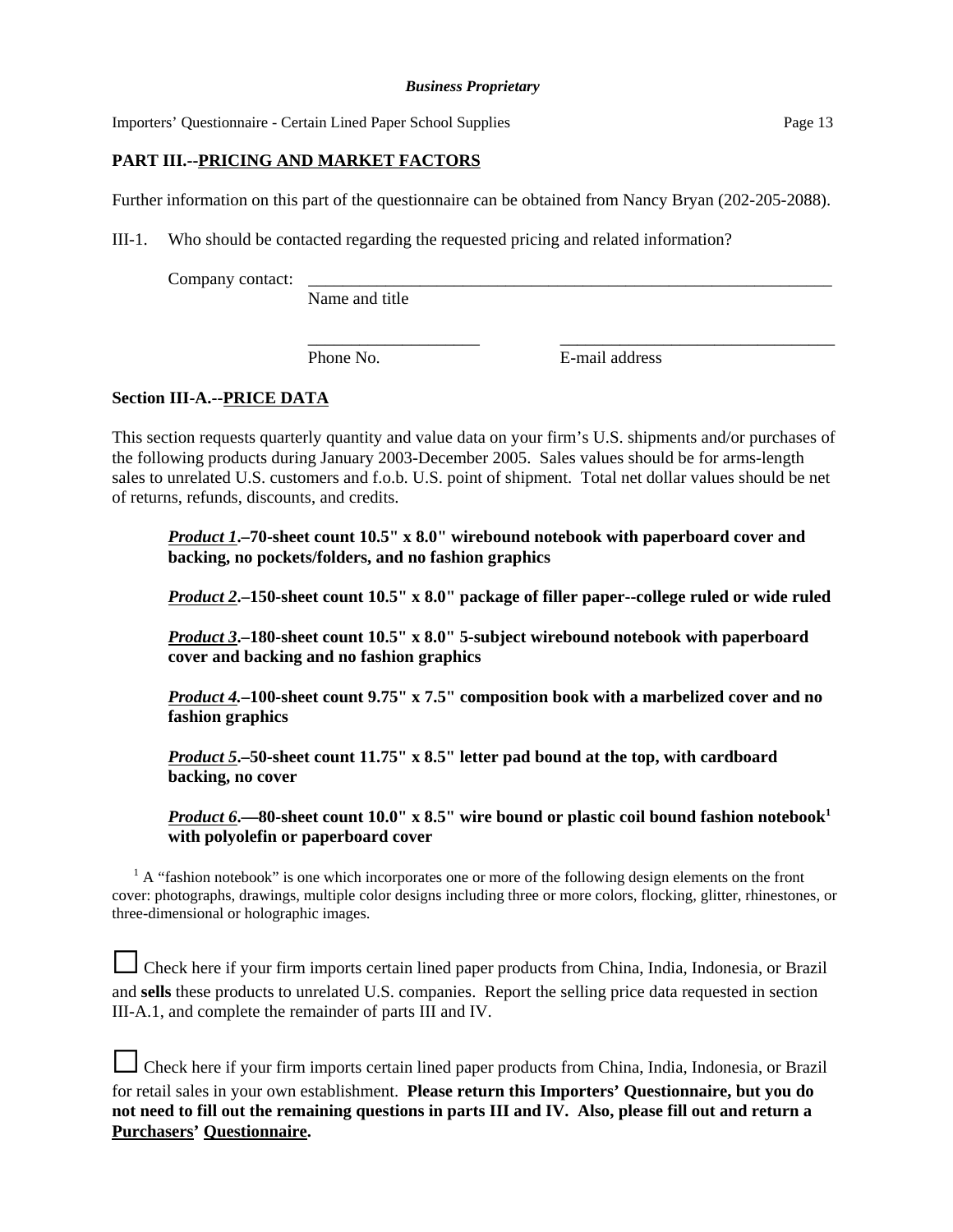# **PART III.**–**PRICING AND RELATED INFORMATION**–*Continued*

**Section III-A-1.–SELLING PRICE DATA--**This section requests quarterly quantity and f.o.b. value data on your firm's U.S. shipments of product imported from China, Brazil, India, and Indonesia and **sold to unrelated U.S. companies**. Complete a separate page for each subject country you import from. **Photocopy this page as necessary**. **For multi-packs, report each item in the pack as an individual "each."** 

| <b>Product 1</b>                    | <b>Product 2</b>                                                                                                                              | <b>Product 3</b>                       | <b>Product 4</b> | <b>Product 5</b> | Product 6                               |
|-------------------------------------|-----------------------------------------------------------------------------------------------------------------------------------------------|----------------------------------------|------------------|------------------|-----------------------------------------|
|                                     | China                                                                                                                                         | India                                  | <b>Indonesia</b> | <b>Brazil</b>    |                                         |
|                                     |                                                                                                                                               | (Quantity in eaches, value in dollars) |                  |                  |                                         |
|                                     | <b>Period of shipment</b>                                                                                                                     |                                        |                  | Quantity         | <b>Net</b><br>F.o.b. value <sup>1</sup> |
| 2003:                               |                                                                                                                                               |                                        |                  |                  |                                         |
| January-March                       |                                                                                                                                               |                                        |                  |                  |                                         |
| April-June                          |                                                                                                                                               |                                        |                  |                  |                                         |
| July-September                      |                                                                                                                                               |                                        |                  |                  |                                         |
| October-December                    |                                                                                                                                               |                                        |                  |                  |                                         |
| 2004:                               |                                                                                                                                               |                                        |                  |                  |                                         |
| January-March                       |                                                                                                                                               |                                        |                  |                  |                                         |
| April-June                          |                                                                                                                                               |                                        |                  |                  |                                         |
| July-September                      |                                                                                                                                               |                                        |                  |                  |                                         |
| October-December                    |                                                                                                                                               |                                        |                  |                  |                                         |
| 2005:                               |                                                                                                                                               |                                        |                  |                  |                                         |
| January-March                       |                                                                                                                                               |                                        |                  |                  |                                         |
| April-June                          |                                                                                                                                               |                                        |                  |                  |                                         |
| July-September                      |                                                                                                                                               |                                        |                  |                  |                                         |
| October-December                    |                                                                                                                                               |                                        |                  |                  |                                         |
| f.o.b. your U.S. point of shipment. | <sup>1</sup> Net values (i.e., gross sales values less all discounts, allowances, rebates, prepaid freight, and the value of returned goods), |                                        |                  |                  |                                         |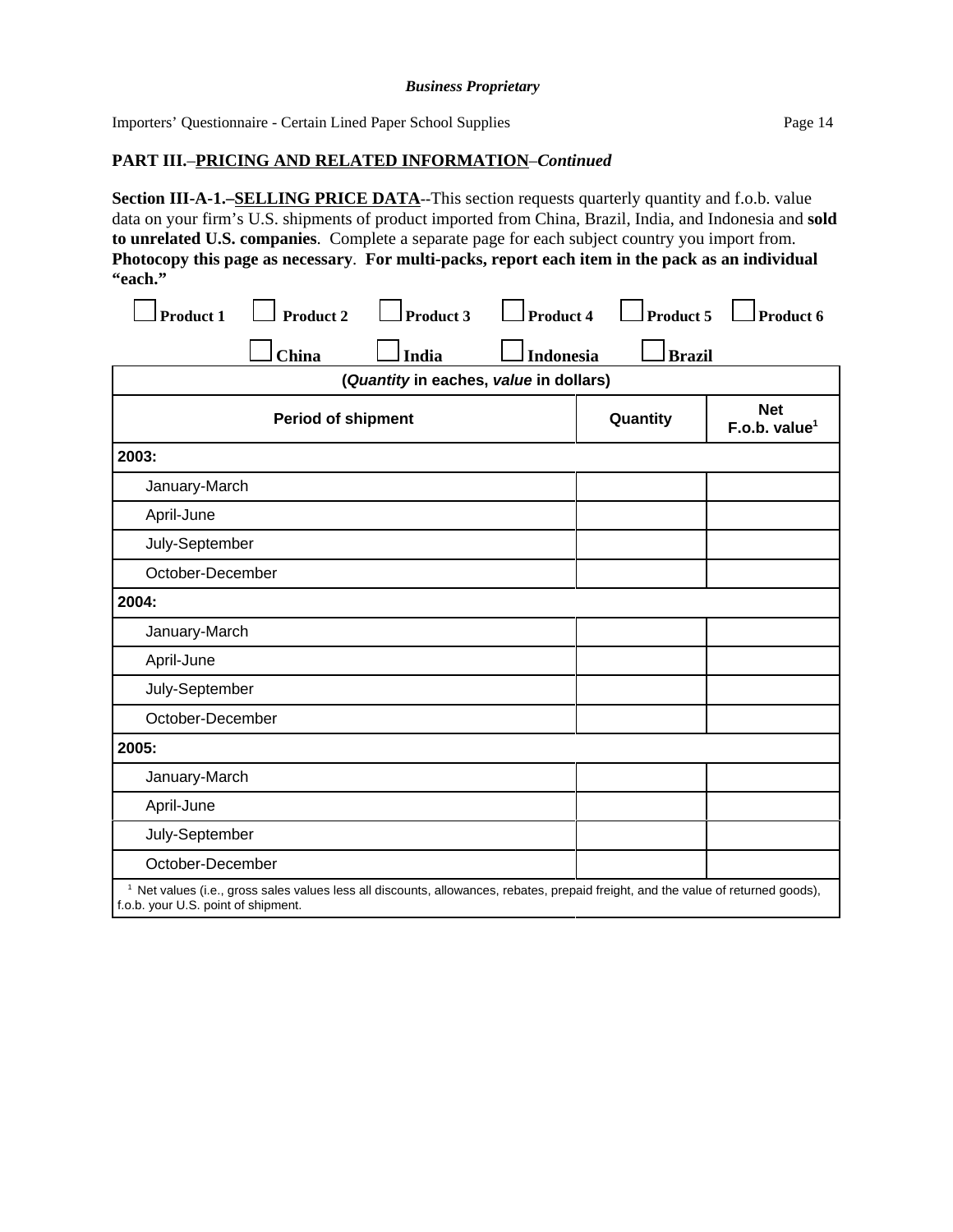# **PART III.--PRICING AND MARKET FACTORS--***Continued*

**Section III-B.-BID/AUCTION PURCHASES**--This section requests data and information related to your purchases of certain lined paper school supplies since January 1, 2003 in which bids and/or auctions were used. On the following pages, detailed information is requested on the price negotiation process for each of your firm's contracts in each year. **Please report information on the three largest purchases (based on total dollar value of purchase).**

This information is requested for both successful and unsuccessful negotiations with all suppliers (including domestic producers and suppliers of products from China, India, Indonesia, and Brazil). Please provide information on the seller's initial price request, their final price request, the range of quantities under negotiation, and the quantity of product sold if negotiations were successful. If any of this information is unavailable, please provide (clearly labeled) estimates. If multiple, distinct negotiations occurred with any given seller (e.g., for purchase of additional product following the finalization of a previous purchase contract), please include each episode as a separate entry. Also, in an attachment describe any proposed transactions for products other than certain lined paper products included in bids.

**COPY THE NEXT PAGE AS NECESSARY TO COVER ALL RELEVANT YEARS.** Report all purchase prices and quotes on delivered basis.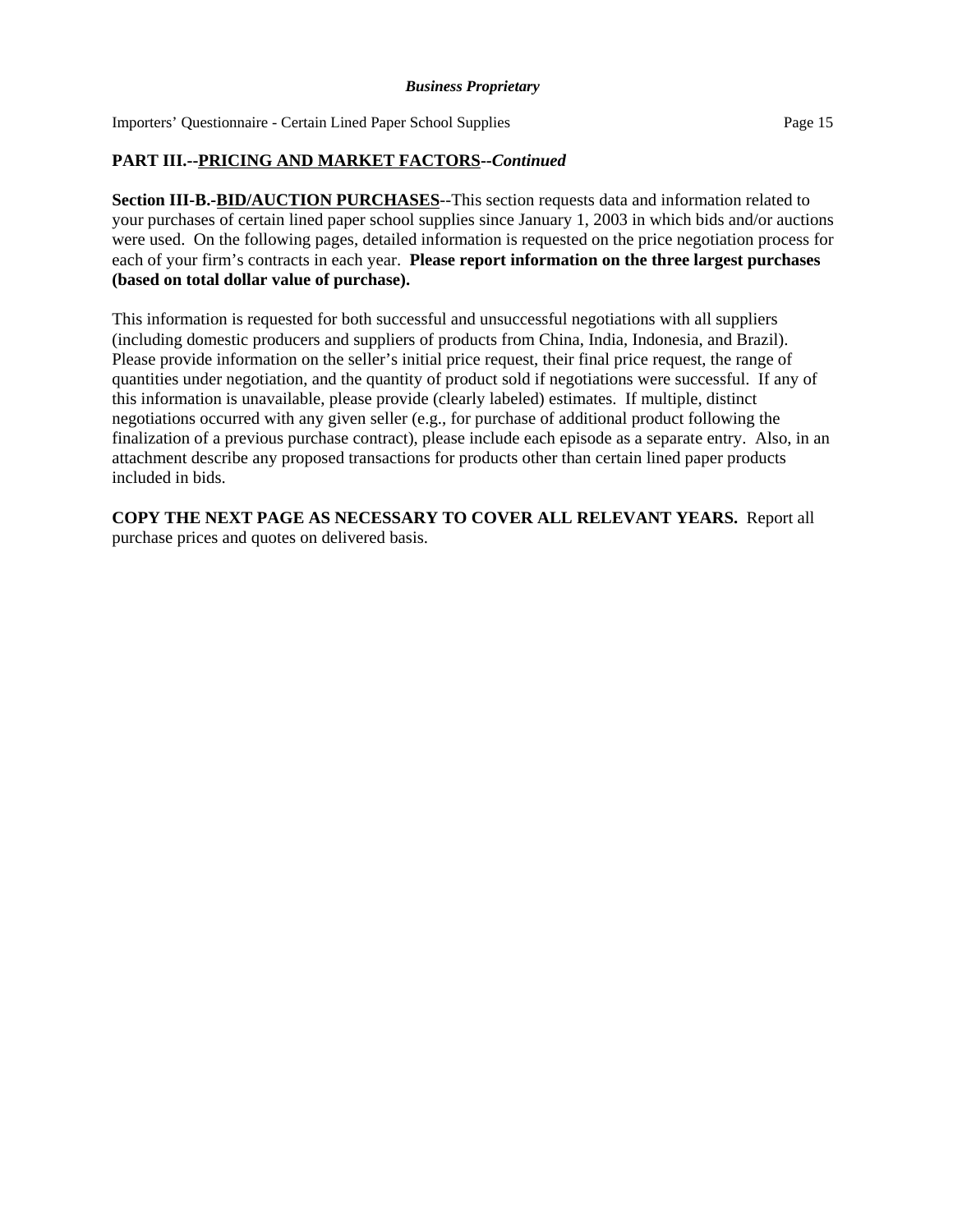# **PART III.--PRICING AND MARKET FACTORS--***Continued*

# **Section III-B.-BID/AUCTION PURCHASES--***Continued*

# III-B-1. **Please report information for bids received by your firm for the three largest purchases (based on total dollar value of purchase) of certain lined paper school supplies each year since January 1, 2003. Please photocopy this page as necessary.**

|                                                                                                                                                                               | (Quantity in eaches, value in dollars) |             |             |             |
|-------------------------------------------------------------------------------------------------------------------------------------------------------------------------------|----------------------------------------|-------------|-------------|-------------|
| <b>Item</b>                                                                                                                                                                   | Supplier 1:                            | Supplier 2: | Supplier 3: | Supplier 4: |
| Supplier name <sup>1</sup>                                                                                                                                                    |                                        |             |             |             |
| Country of origin                                                                                                                                                             |                                        |             |             |             |
| General product specifications (e.g.,<br>70-sheet count 10.5"x8.0" wirebound<br>notebook with paperboard cover and<br>backing)                                                |                                        |             |             |             |
| Duration of contract                                                                                                                                                          |                                        |             |             |             |
| Tied to other transactions?<br>(please describe in an attachment)                                                                                                             |                                        |             |             |             |
| Meet-or-release clause?                                                                                                                                                       |                                        |             |             |             |
| Forum (e.g., Internet auction bid)                                                                                                                                            |                                        |             |             |             |
| Initial bid:<br>Date                                                                                                                                                          |                                        |             |             |             |
| Quantity                                                                                                                                                                      |                                        |             |             |             |
| Value                                                                                                                                                                         |                                        |             |             |             |
| Final bid: <sup>2</sup><br>Date                                                                                                                                               |                                        |             |             |             |
| Quantity                                                                                                                                                                      |                                        |             |             |             |
| Value                                                                                                                                                                         |                                        |             |             |             |
| Contract award (if won):<br>Date                                                                                                                                              |                                        |             |             |             |
| Quantity                                                                                                                                                                      |                                        |             |             |             |
| Value                                                                                                                                                                         |                                        |             |             |             |
| <sup>1</sup> Please identify any known competitors in the space provided and, if available, data on competitors' bids.<br><sup>2</sup> Report total number of bids submitted: |                                        |             |             |             |

Please discuss the reasons for choosing the supplier or suppliers of the winning bid(s):

 $\overline{a}$ 

 $\overline{a}$ 

 $\overline{a}$ 

 $\overline{a}$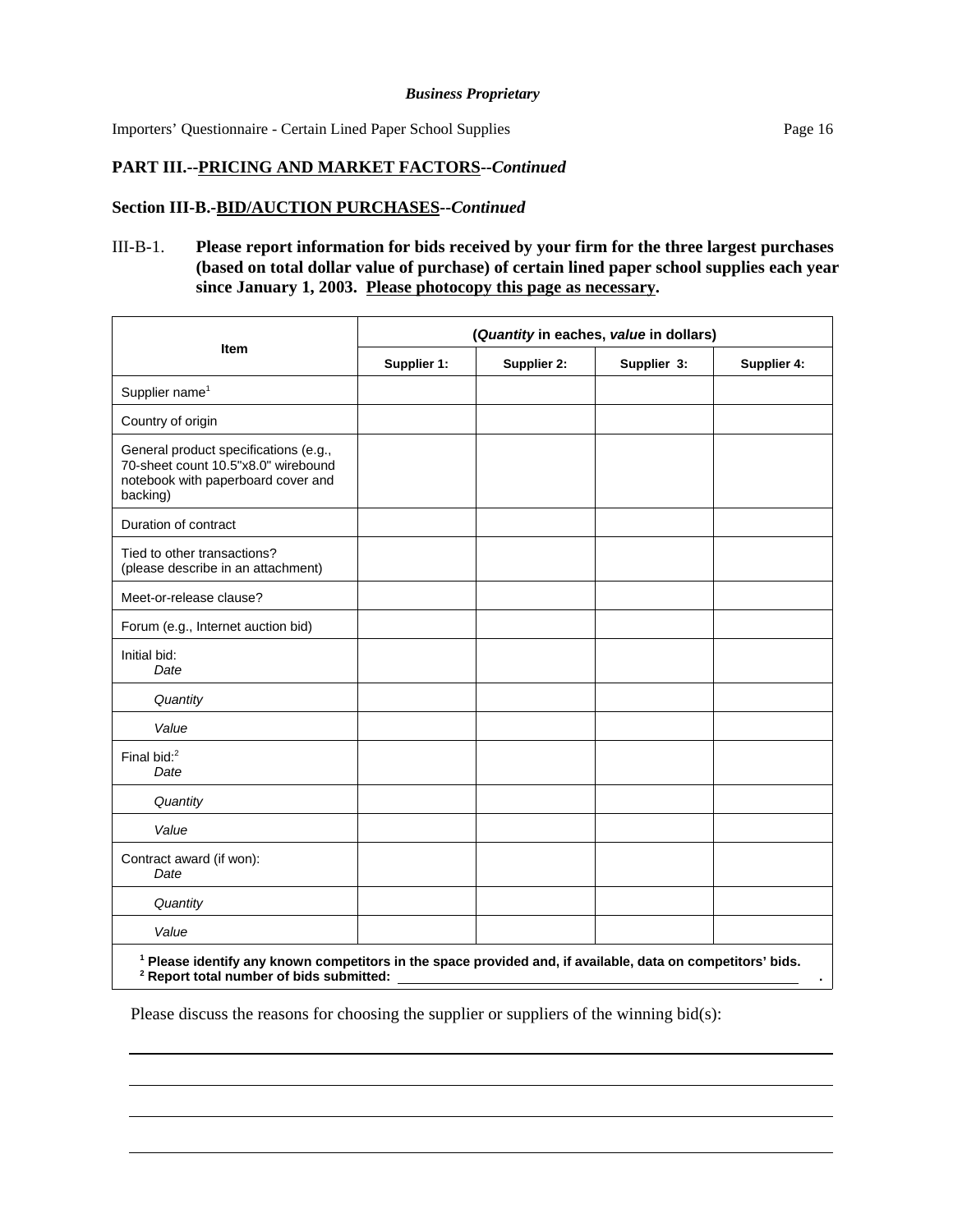# **PART III.--PRICING AND RELATED INFORMATION--***Continued*

# **Section III-C.--PRICE-RELATED QUESTIONS**

l

l

 $\overline{a}$ 

l

**Although the questions below pertain to certain lined paper school supplies, if your answers differ materially by country or product (CLPSS, OLPP, OSLPP), please respond separately for each country and product.**

- III-C-1. Please describe how your firm determines the prices that it charges for sales of certain lined paper school supplies (transaction by transaction negotiation, contracts for multiple shipments, set price lists, etc.). If your firm issues price lists, please include a copy of a recent price list with your submission. If your price list is large, please submit sample pages.
- III-C-2. Please describe your firm's discount policy (quantity discounts, annual total volume discounts, etc.).
- III-C-3. What are your firm's typical sales terms for certain lined paper school supplies imported from China, India, and Indonesia (e.g., 2/10 net 30 days)? On what basis are your prices of such product usually quoted (e.g., f.o.b. port of entry, or delivered)?
- III-C-4. Approximately what share of your firm's sales of its certain lined paper school supplies imported from China, India, and Indonesia in 2005 were on a (1) long-term contract basis (multiple deliveries for more than 12 months), (2) short-term contract basis (multiple deliveries up to 12 months), and (3) spot sales basis (for a single delivery)? Please indicate whether the shares differ depending on the country of origin.

| <b>Type of sale</b>  | Share of sales (percent) |
|----------------------|--------------------------|
| Long-term contracts  |                          |
| Short-term contracts |                          |
| Spot sales           |                          |

III-C-5. If you sell on a long-term contract basis, please answer the following questions with respect to provisions of a typical long-term contract.

(a) What is the average duration of a contract?

- (b) Can prices be renegotiated during the contract period?
- (c) Does the contract fix quantity, price, or both?
- (d) Does the contract have a meet or release provision?
- (e) In the last 2 years, how often was a meet or release provision activated?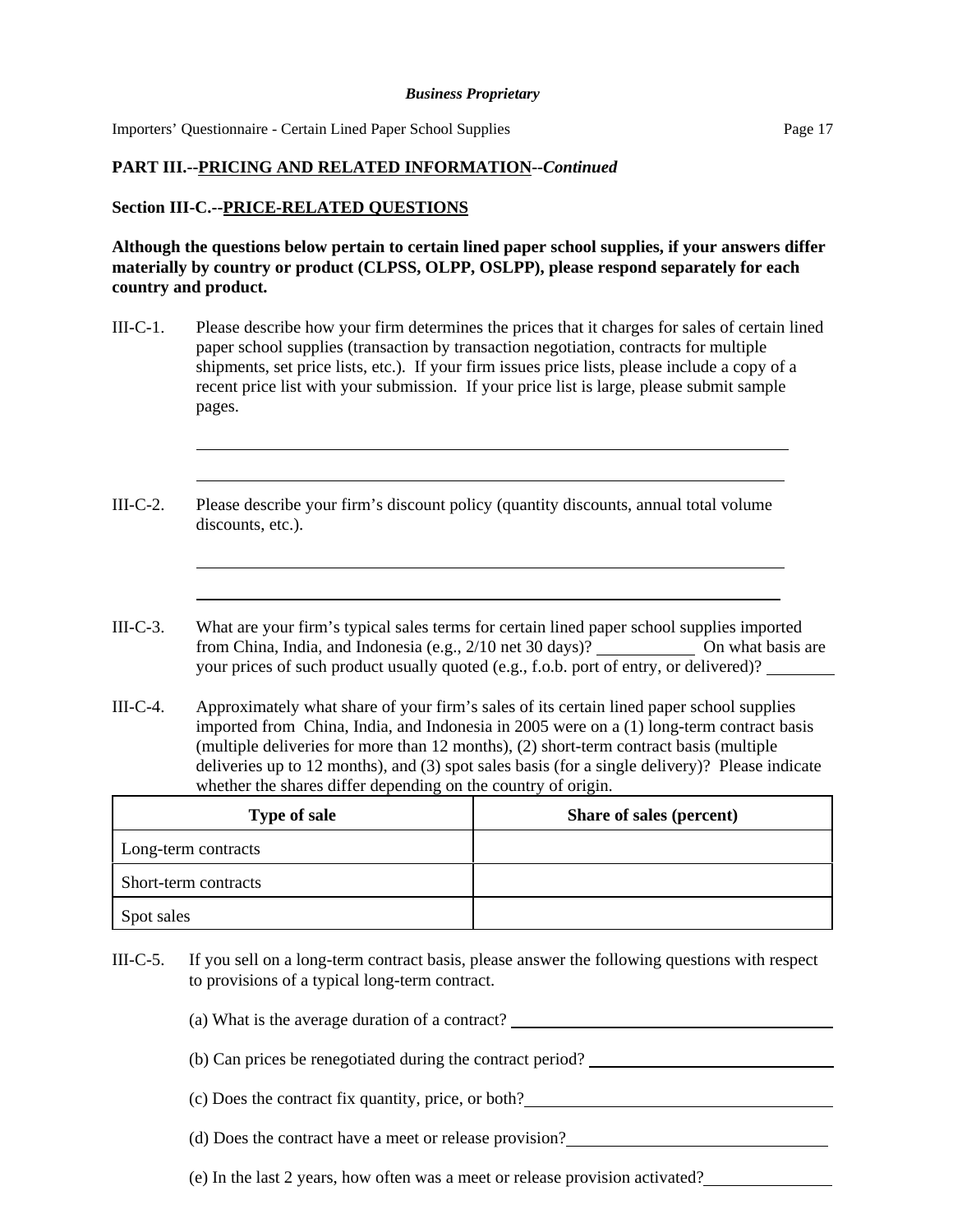# **PART III.--PRICING AND RELATED INFORMATION--***Continued*

# **Section III-C.--PRICE-RELATED QUESTIONS**

l

**Although the questions below pertain to certain lined paper school supplies, if your answers differ materially by country or product (CLPSS, OLPP, OSLPP), please respond separately for each country and product.**

III-C-6. If you sell on a short-term contract basis, please answer the following questions with respect to provisions of a typical short-term contract.

(a) What is the average duration of a contract?

(b) Can prices be renegotiated during the contract period?

(c) Does the contract fix quantity, price, or both?

- (d) Does the contract have a meet or release provision?
- (e) In the last 2 years, how often was a meet or release provision activated?
- III-C-7. (a) What is the average lead time between a customer's order and the date of delivery for your firm's sales of certain lined paper school supplies?

| <b>Source</b>     | Share of 2005 sales | <b>Lead time</b> |
|-------------------|---------------------|------------------|
| From inventory    |                     |                  |
| Produced to order |                     |                  |
| <b>Total</b>      | 100%                |                  |

(b) Do you have back-to-school or other periodic supply agreements which call for the phased delivery of products over a given period of time? If so, please indicate how this impacts your response above.

III-C-8. (a) What is the approximate percentage of the total delivered cost of certain lined paper school supplies that is accounted for by U.S. inland transportation costs? percent.

> (b) Who generally arranges the transportation to your customers' locations? Your firm or purchaser (check one).

(c) What proportion of your sales occur within 100 miles of your storage or production facility? percent. 101 to 1,000 miles? percent. Over 1,000 miles? percent.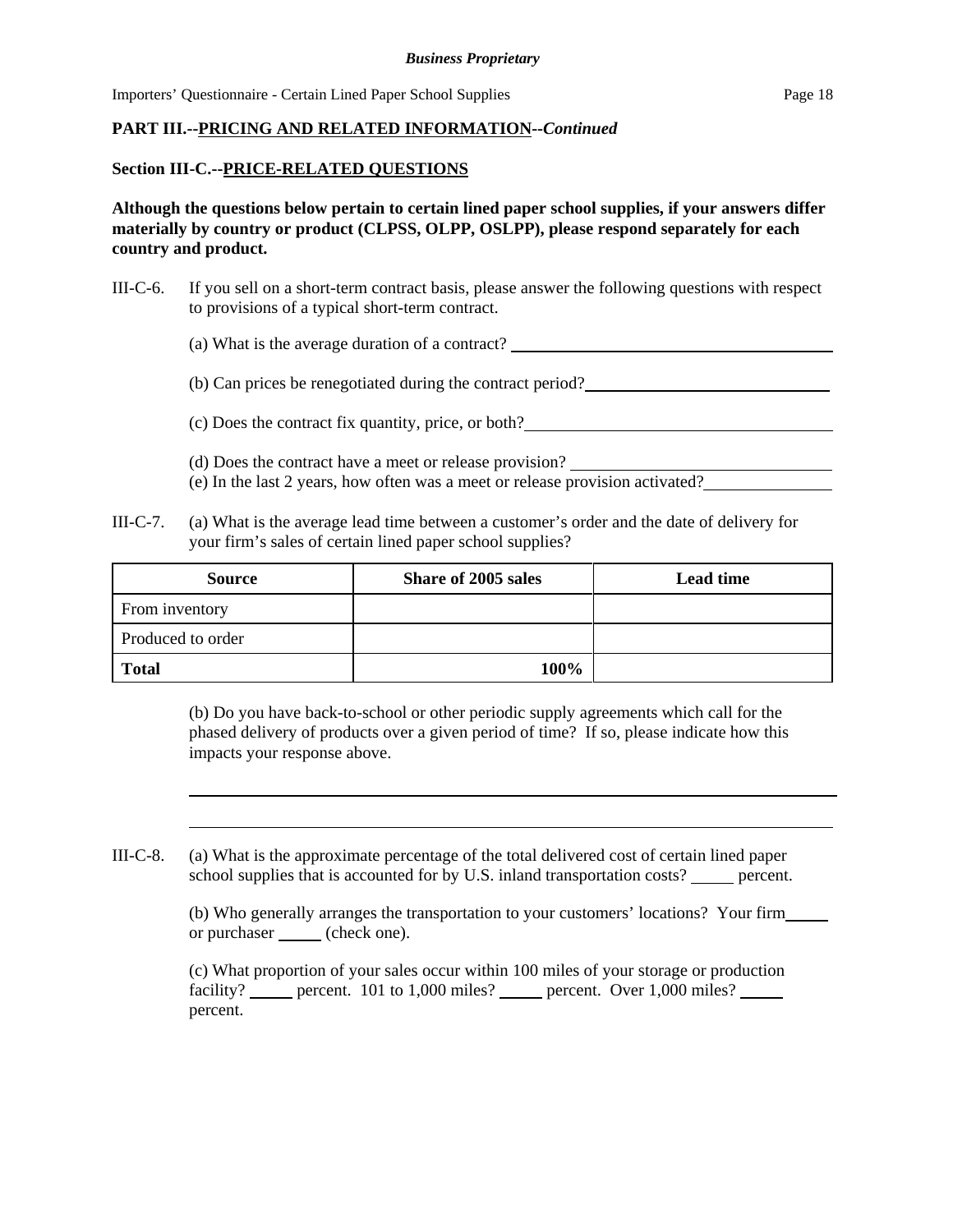# **PART III.--PRICING AND RELATED INFORMATION--***Continued*

## **Section III-C.--PRICE-RELATED QUESTIONS**

**Although the questions below pertain to certain lined paper school supplies, if your answers differ materially by country or product (CLPSS, OLPP, OSLPP), please respond separately for each country and product.**

III-C-9. What is the geographic market area in the United States served by your firm's certain lined paper school supplies? Please indicate whether the geographic market area differs depending on the country of origin.

| on the country of origin. |                                                |  |
|---------------------------|------------------------------------------------|--|
|                           | Northeast Mid-Atlantic Midwest Southeast       |  |
|                           | Southwest Rocky Mountains West Coast Northwest |  |
|                           | National Dother (describe)                     |  |
|                           |                                                |  |

III-C-10. Describe the end uses of the certain lined paper school supplies that you import from China, India, and Indonesia. For each end-use product, what percentage of the total cost is accounted for by certain lined paper school supplies?

| 1.<br>L |  |
|---------|--|
|         |  |

l

l

l

l

Share of total cost accounted for by certain lined paper school supplies (percent)

III-C-11. (a) Please list in order of importance any products that may be substituted for certain lined paper school supplies.

(1)  $(2)$   $(3)$ 

(b) For each possible substitute product, please give examples of applications and end uses for which they are substitutes.

(c) Have changes in the prices of these products affected the price for certain lined paper school supplies?

 $\Box$  No  $\Box$  Yes–To what degree do changes in their prices affect the price for certain lined paper school supplies? Does this effect have a time lag? If so, how long is the time lag for each substitute product? Does this vary by type of certain lined paper school supplies or final end use?

III-C-12. How has the demand within the United States (and outside the United States if known) for certain lined paper school supplies changed since January 1, 2003? What principal factors affect changes in demand?

| Increased<br>$\mathbf{I}$ | $\Box$ Unchanged | <b>L</b> Decreased |  |
|---------------------------|------------------|--------------------|--|
|                           |                  |                    |  |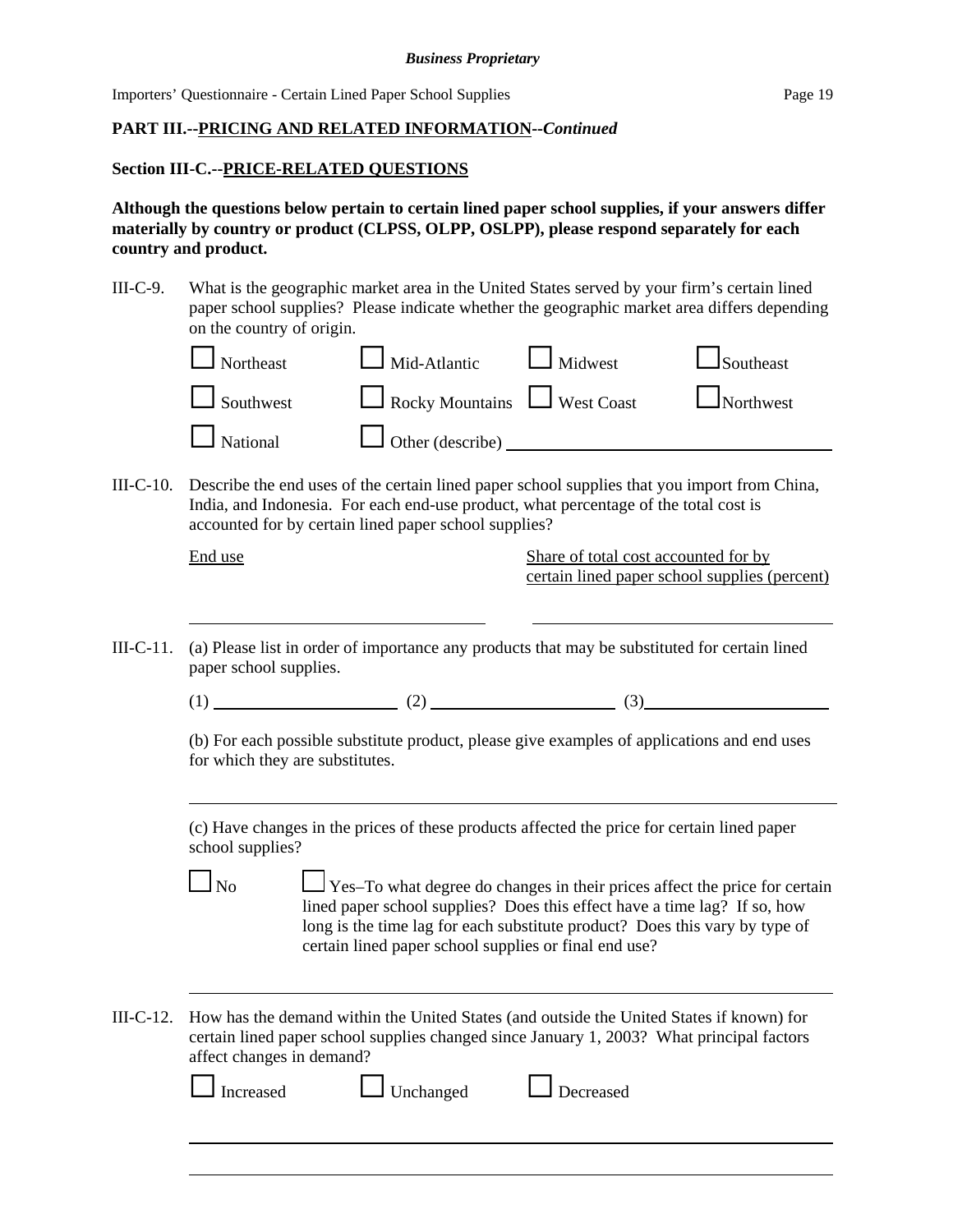# **PART III.--PRICING AND RELATED INFORMATION--***Continued*

## **Section III-C.--PRICE-RELATED QUESTIONS**

l

l

l

l

**Although the questions below pertain to certain lined paper school supplies, if your answers differ materially by country or product (CLPSS, OLPP, OSLPP), please respond separately for each country and product.**

III-C-13. Have there been any significant changes in the product range or marketing of certain lined paper school supplies since January 1, 2003?

| $\Box_{\rm No}$ | $\Box$ Yes--Please describe. |
|-----------------|------------------------------|
|-----------------|------------------------------|

- III-C-14. Does your firm sell certain lined paper school supplies over the internet?
	- $\Box$  No  $\Box$  Yes–Please describe, noting the estimated percentage of your firm's total sales of certain lined paper school supplies in 2005 accounted for by internet sales.
- III-C-15. Identify the brightness level of each of your paper products below. If brightness varies within a product category, or changed since January 2003, provide details as to all such differences, and the dates on which you changed the brightness of the product:

Certain lined paper school supplies:

Other lined paper products:

Out-sized lined paper products:

 $\overline{a}$ 

 $\overline{a}$ 

 $\overline{a}$ 

 $\overline{a}$ 

 $\overline{a}$ 

 $\overline{a}$ 

 $\overline{a}$ 

 $\overline{a}$ 

 $\overline{a}$ 

 $\overline{a}$ 

 $\overline{a}$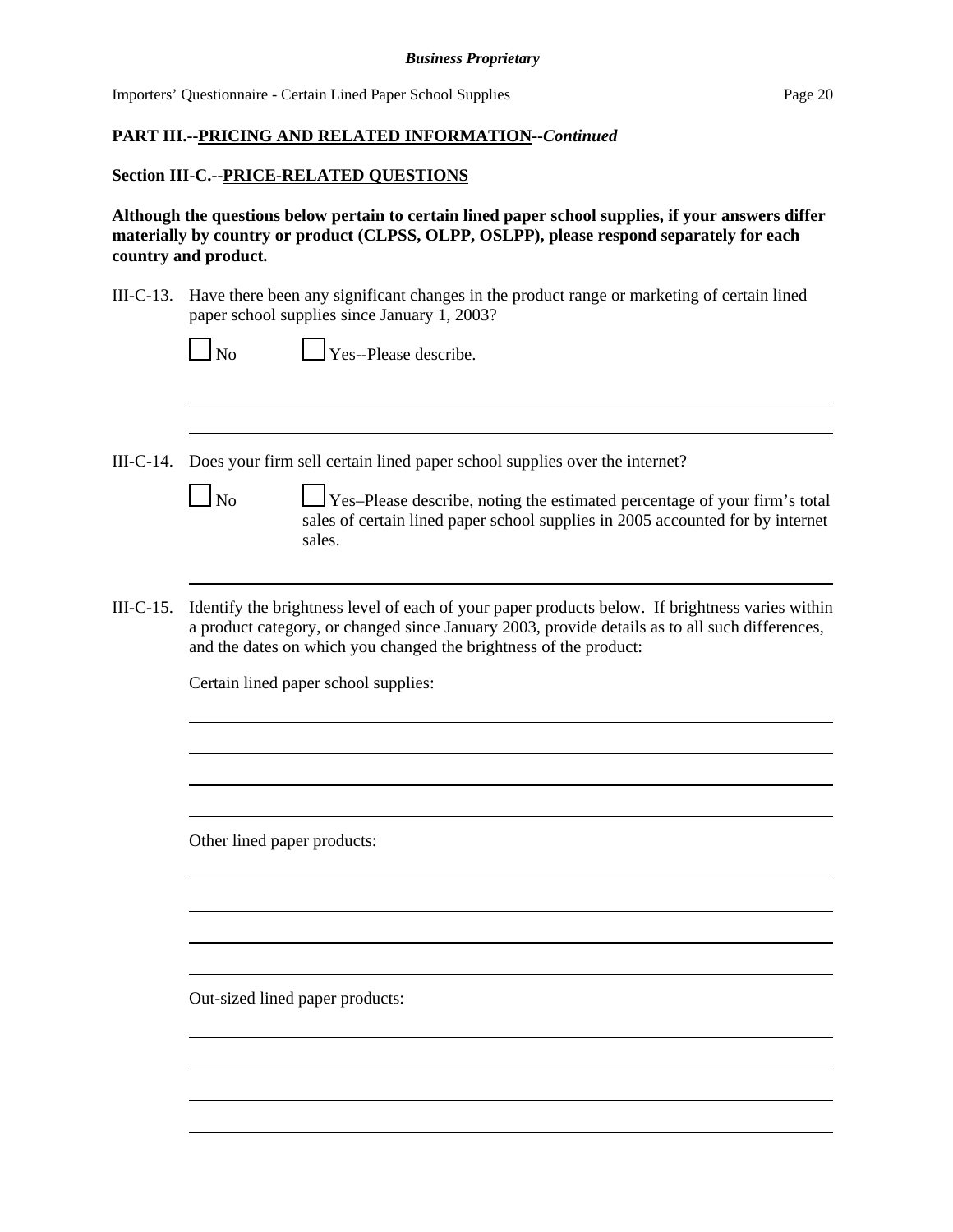# **PART III.--PRICING AND RELATED INFORMATION--***Continued*

# **Section III-C.--PRICE-RELATED QUESTIONS–***Continued*

# **Although the questions below pertain to certain lined paper school supplies, if your answers differ materially by country or product (CLPSS, OLPP, OSLPP), please respond separately for each country and product.**

III-C-16. Are certain lined paper school supplies produced in the United States and in other countries interchangeable (i.e., can they physically be used in the same applications)? Please indicate below, using "A" to indicate that the products from a specified country-pair are *always* interchangeable, "F" to indicate that the products are *frequently* interchangeable,"S" to indicate that the products are *sometimes* interchangeable,"N" to indicate that the products are *never* interchangeable, and "0" to indicate *no familiarity* with products from a specified country-pair.<sup>1</sup>

| <b>United States</b> | China | India | Indonesia | <b>Brazil</b> | Other<br>countries                                                                                                                                                                                                 |
|----------------------|-------|-------|-----------|---------------|--------------------------------------------------------------------------------------------------------------------------------------------------------------------------------------------------------------------|
|                      |       |       |           |               |                                                                                                                                                                                                                    |
|                      |       |       |           |               |                                                                                                                                                                                                                    |
|                      |       |       |           |               |                                                                                                                                                                                                                    |
|                      |       |       |           |               |                                                                                                                                                                                                                    |
|                      |       |       |           |               |                                                                                                                                                                                                                    |
|                      |       |       |           |               |                                                                                                                                                                                                                    |
|                      |       |       |           |               |                                                                                                                                                                                                                    |
|                      |       |       |           |               | $\frac{1}{1}$ For any country-pair producing certain lined paper school supplies that are <i>sometimes</i> or <i>never</i> interchangeable, please explain the factors that limit or preclude interchangeable use: |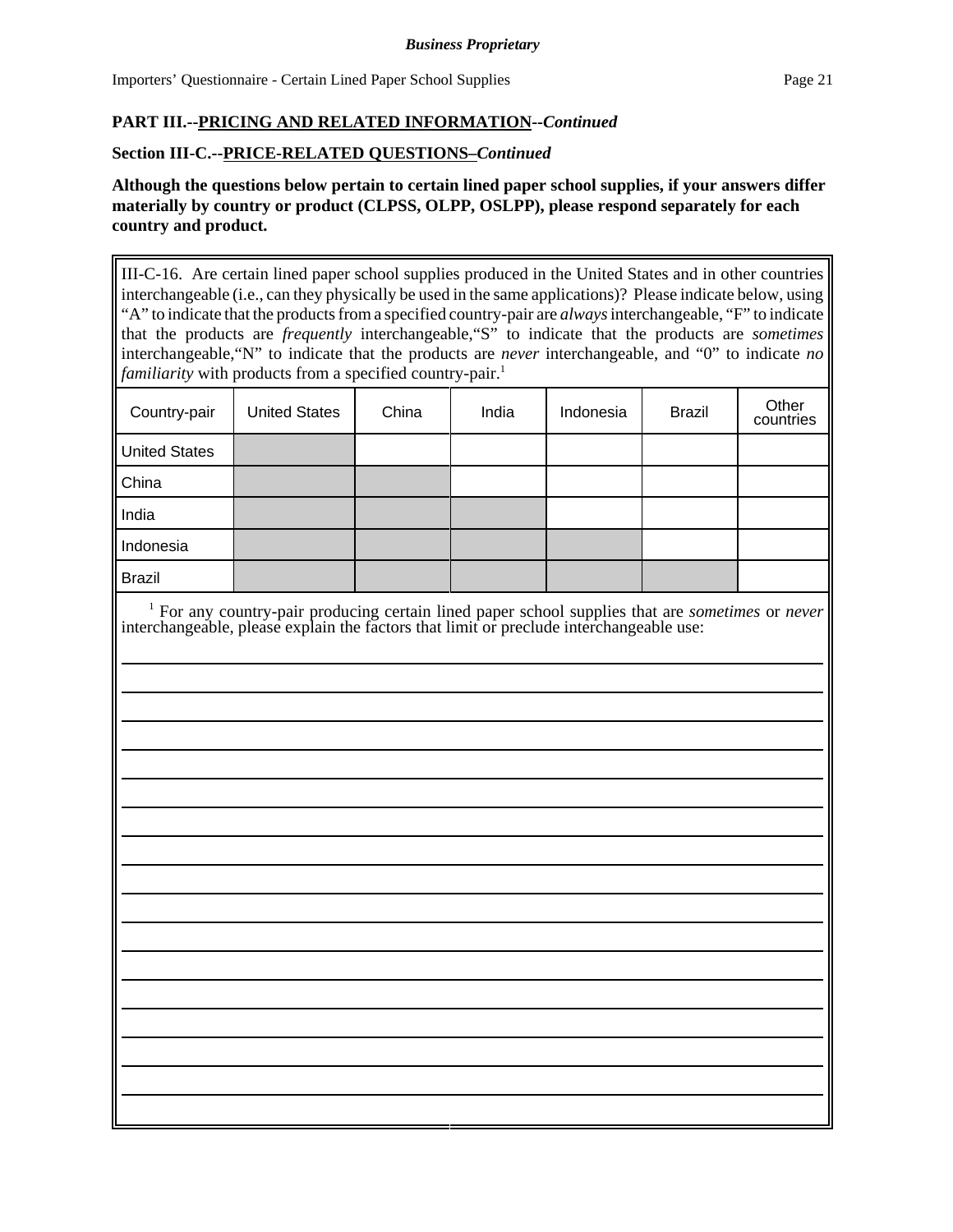l

# **PART III.--PRICING AND RELATED INFORMATION--***Continued*

## **Section III-C.--PRICE-RELATED QUESTIONS**-**-***Continued*

**Although the questions below pertain to certain lined paper school supplies, if your answers differ materially by country or product (CLPSS, OLPP, OSLPP), please respond separately for each country and product.**

III-C-17. Are differences other than price (i.e., quality, availability, transportation network, product range, technical support, etc.) between certain lined paper school supplies produced in the United States and in other countries a significant factor in your firm's sales of the products? Please indicate below, using "A" to indicate that such differences are *always* significant, "F" to indicate that such differences are *frequently* significant,"S" to indicate that such differences are *sometimes* significant,"N" to indicate that such differences are *never* significant, and "0" to indicate *no familiarity* with products from a specified country-pair.<sup>1</sup>

| Country-pair         | United<br><b>States</b> | China | India | Indonesia | <b>Brazil</b> | Other<br>countries |
|----------------------|-------------------------|-------|-------|-----------|---------------|--------------------|
| <b>United States</b> |                         |       |       |           |               |                    |
| China                |                         |       |       |           |               |                    |
| India                |                         |       |       |           |               |                    |
| Indonesia            |                         |       |       |           |               |                    |
| <b>Brazil</b>        |                         |       |       |           |               |                    |

 1 For any country-pair for which factors other than price *always* or *frequently* are a significant factor in your firm's sales of certain lined paper school supplies, identify the country-pair and report the advantages or disadvantages imparted by such factors:

> 

 

*IF YOU DID NOT INDICATE THAT YOUR ANSWERS DIFFERED MATERIALLY BY COUNTRY OR PRODUCT (CLPSS, OLPP, OSLPP) AS ASKED AT THE TOP OF EACH PAGE IN PART III-C, CHECK THE BOX BELOW TO CONFIRM THAT THERE ARE NO MATERIAL DIFFERENCES:* 

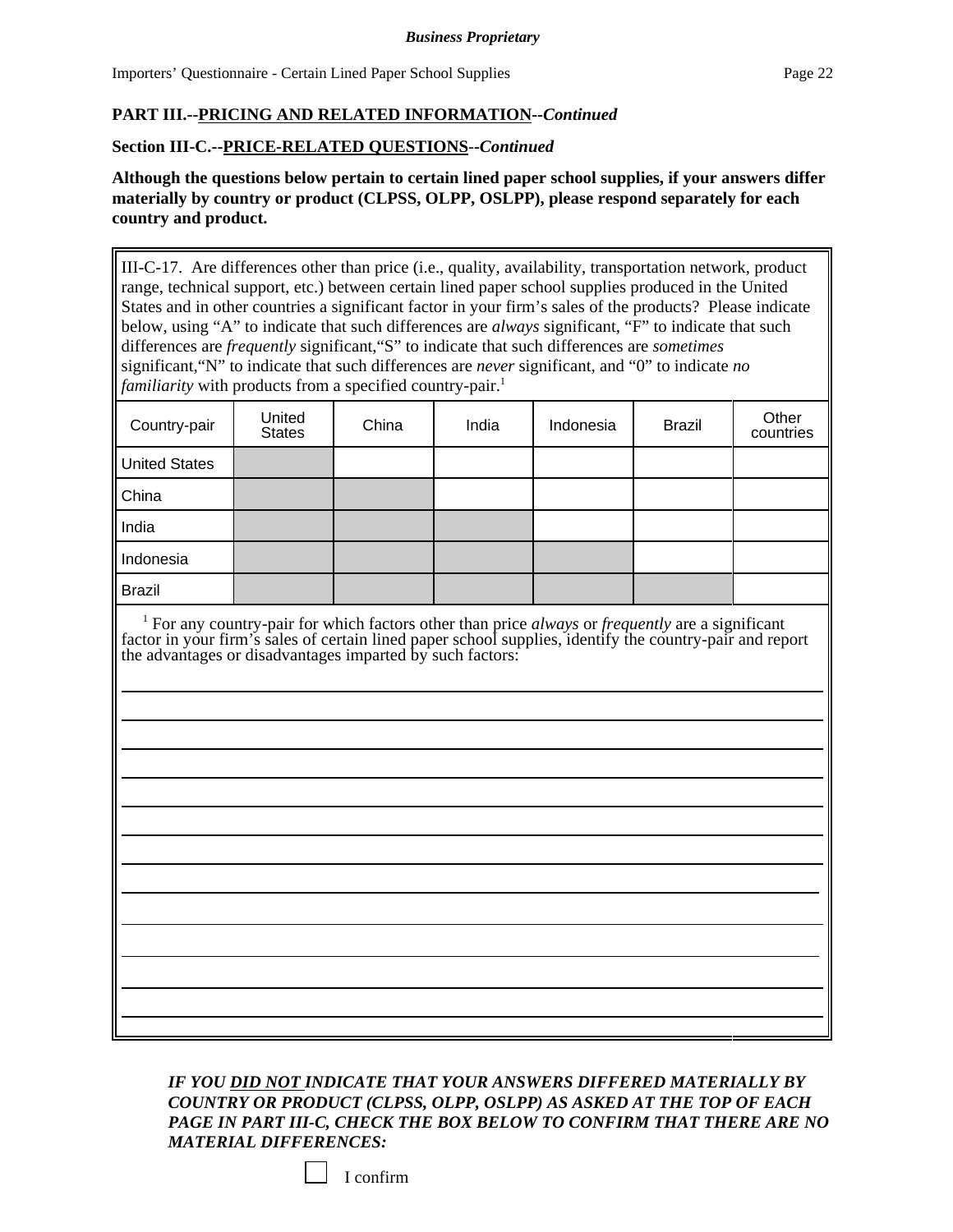$\overline{a}$ l

l l

l l

 $\overline{a}$ l

 $\overline{a}$ l

ı l  

 

 

 

 

 

#### **PART III.**–**PRICING AND RELATED INFORMATION**–*Continued*

## **Section III-D.--DOMESTIC LIKE PRODUCT QUESTIONS**

**The following questions relate to the degree of similarity or the differences between certain lined paper school supplies (CLPSS), other lined paper products (OLPP), and out-sized lined paper product (OSLPP) in the U.S. market.** Please do not give similarities/differences between domestic CLPSS and imported CLPSS. This question does not ask for comparisons of the domestic product with the imported product, but rather for comparisons between the three domestically produced products.

- III-D-1. Please describe any similarities and/or differences in the physical characteristics of U.S.-produced CLPSS, OLPP, and OSLPP.
- III-D-2. Please describe any similarities and/or differences in the uses for U.S.-produced CLPSS, OLPP, and OSLPP in the United States; i.e., are they interchangeable in the home, college, high school, and business context.

- III-D-3. Please describe any similarities and/or differences in the U.S. channels of distribution (e.g., distributors to schools, distributors to offices, retailers/end users, etc.) for CLPSS, OLPP, and OSLPP.
- III-D-4. Please describe, to the best of your knowledge, any similarities and/or differences in customer and producer perceptions of U.S.-produced CLPSS, OLPP, and OSLPP in the U.S. market.
- III-D-5. Please explain whether U.S.-produced CLPSS, OLPP, and OSLPP are made in common (i.e., the same or shared) U.S. manufacturing facilities, using common production processes, and production employees.
- III-D-6. Please describe any similarities and/or differences in the prices of U.S.-produced CLPSS, OLPP, and OSLPP in the U.S. market.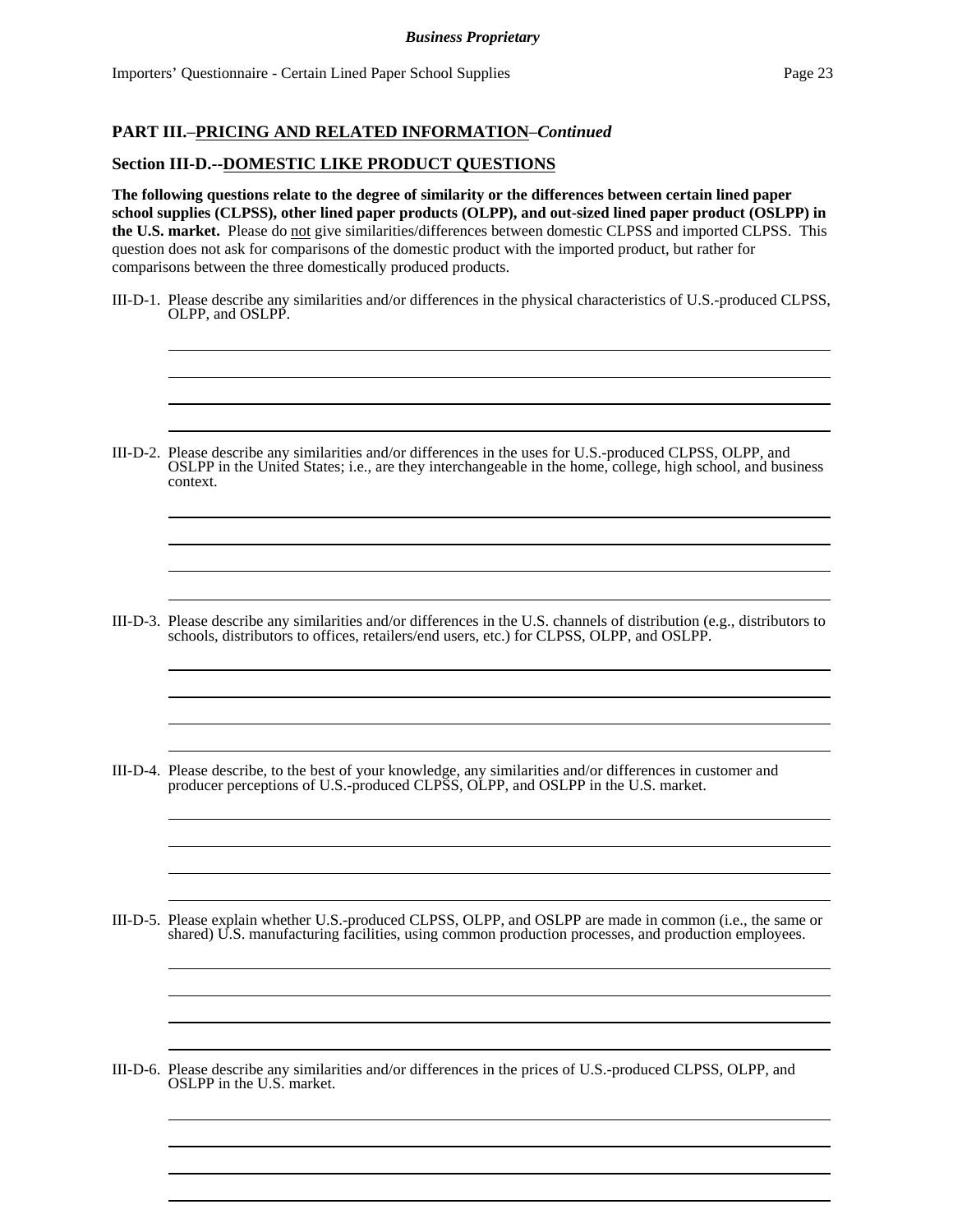# **PART III.**–**PRICING AND RELATED INFORMATION**–*Continued*

## **Section III-D.--DOMESTIC LIKE PRODUCT QUESTIONS**

III-D-7. Please describe any similarities and/or differences in the (1) physical characteristics, (2) interchangeability, (3) U.S. channels of distribution, (4) customer and producer perceptions, (5) manufacturing facilities and production processes, and (6) prices for any lined paper or lined paper products with dimensions smaller than 5 x 7 inches and lined paper or lined paper products with the smaller dimension measuring 5 to 15 inches (inclusive) and the larger dimension measuring 7 to 15 inches (inclusive).

**(a) Physical characteristics:**

**(b) Interchangeability**:

l

l

l

l

l

ı

**(c) Channels of distribution:**

**(d) Customer and producer perceptions:**

**(e) Manufacturing processes:**

**(f) Price:**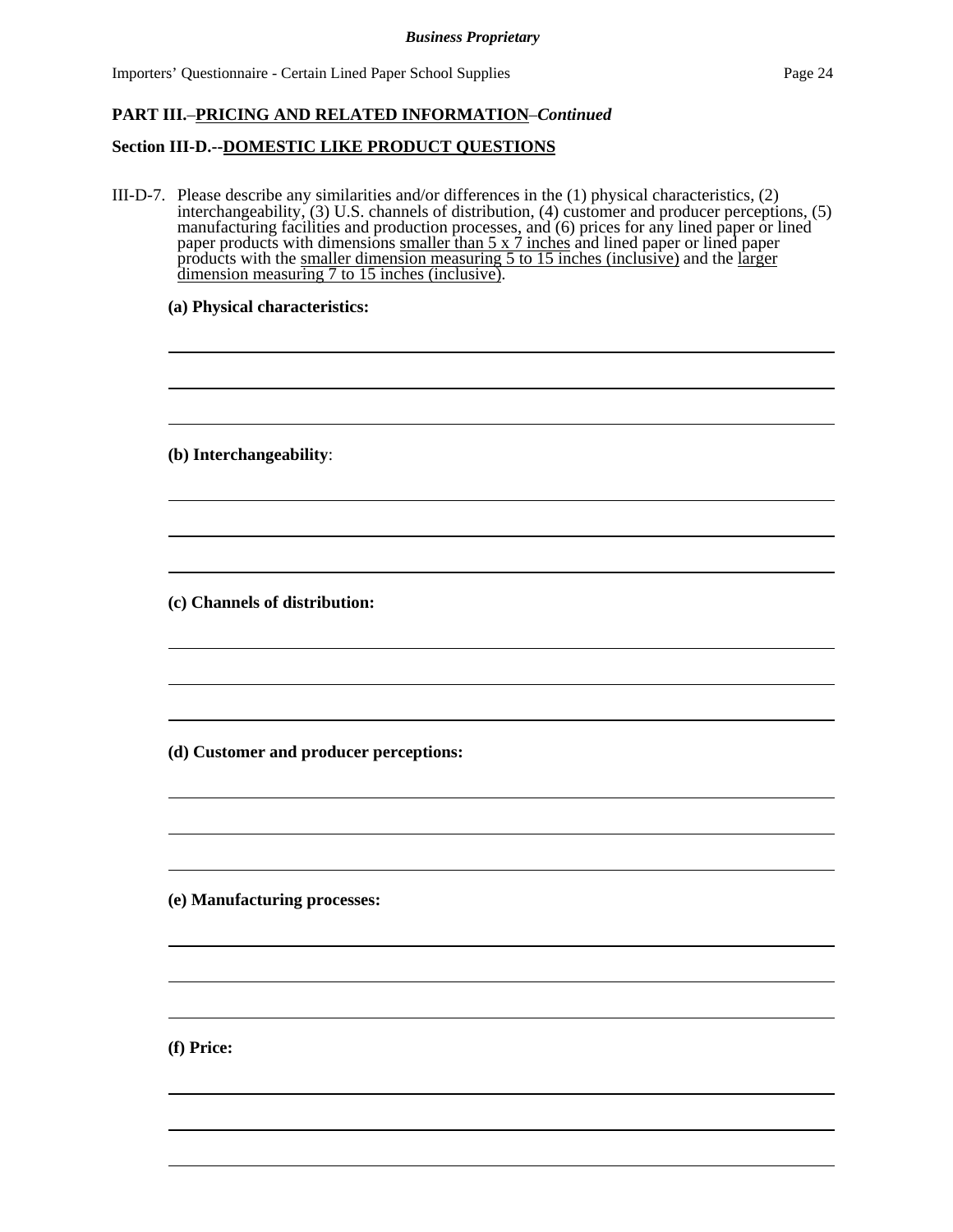# **PART IV-A.**–**CUSTOMER IDENTIFICATION**

IV-A-1. Please provide the names and addresses of your firm's 5 largest customers for **certain lined paper school supplies** imported from China, India, and Indonesia during 2003-2005. Please also provide the name and telephone number of a contact person and the share of the quantity of your firm's total imports of these products from China, India, and Indonesia that each of these customers accounted for in 2005.

| No.                     | <b>Customer's name</b> | Street address (not<br>P.O. box), city, state,<br>and zip code | <b>Contact person</b> | Area code<br>and<br>telephone<br>number | <b>Share</b><br>of 2005<br>sales<br>(%) |
|-------------------------|------------------------|----------------------------------------------------------------|-----------------------|-----------------------------------------|-----------------------------------------|
| 1                       |                        |                                                                |                       |                                         |                                         |
| $\mathbf{2}$            |                        |                                                                |                       |                                         |                                         |
| $\mathbf{3}$            |                        |                                                                |                       |                                         |                                         |
| $\overline{\mathbf{4}}$ |                        |                                                                |                       |                                         |                                         |
| 5                       |                        |                                                                |                       |                                         |                                         |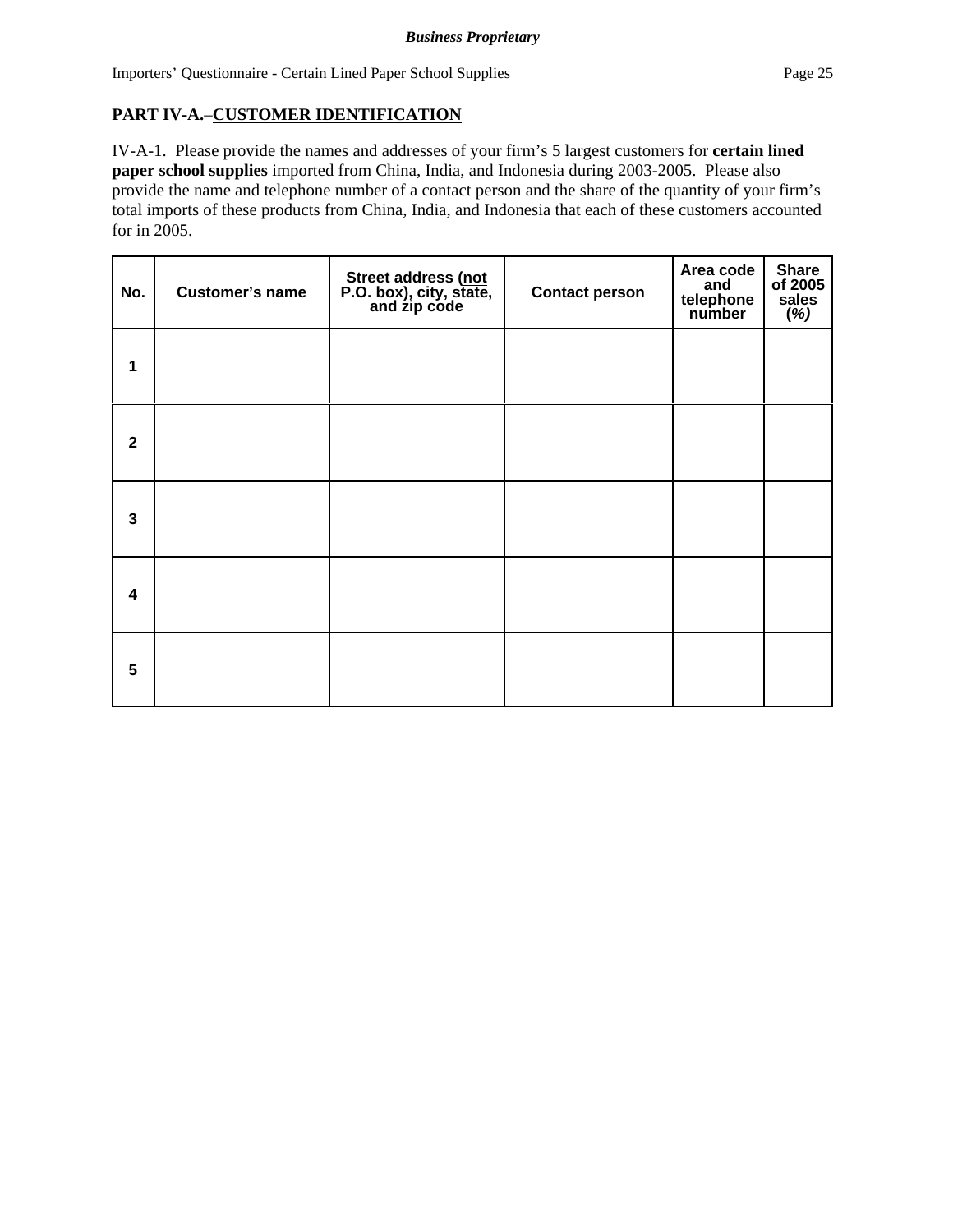# **PART IV-A.**–**CUSTOMER IDENTIFICATION**

IV-A-2. Please provide the names and addresses of your firm's 5 largest customers for **other lined paper products** imported from China, India, and Indonesia during 2003-2005. Please also provide the name and telephone number of a contact person and the share of the quantity of your firm's total imports of these products from China, India, and Indonesia that each of these customers accounted for in 2005.

| No.             | <b>Customer's name</b> | Street address (not<br>P.O. box), city, state,<br>and zip code | <b>Contact person</b> | Area code<br>and<br>telephone<br>number | <b>Share</b><br>of 2005<br>sales<br>(%) |
|-----------------|------------------------|----------------------------------------------------------------|-----------------------|-----------------------------------------|-----------------------------------------|
| 1               |                        |                                                                |                       |                                         |                                         |
| $\mathbf 2$     |                        |                                                                |                       |                                         |                                         |
| $\mathbf{3}$    |                        |                                                                |                       |                                         |                                         |
| 4               |                        |                                                                |                       |                                         |                                         |
| $5\phantom{.0}$ |                        |                                                                |                       |                                         |                                         |